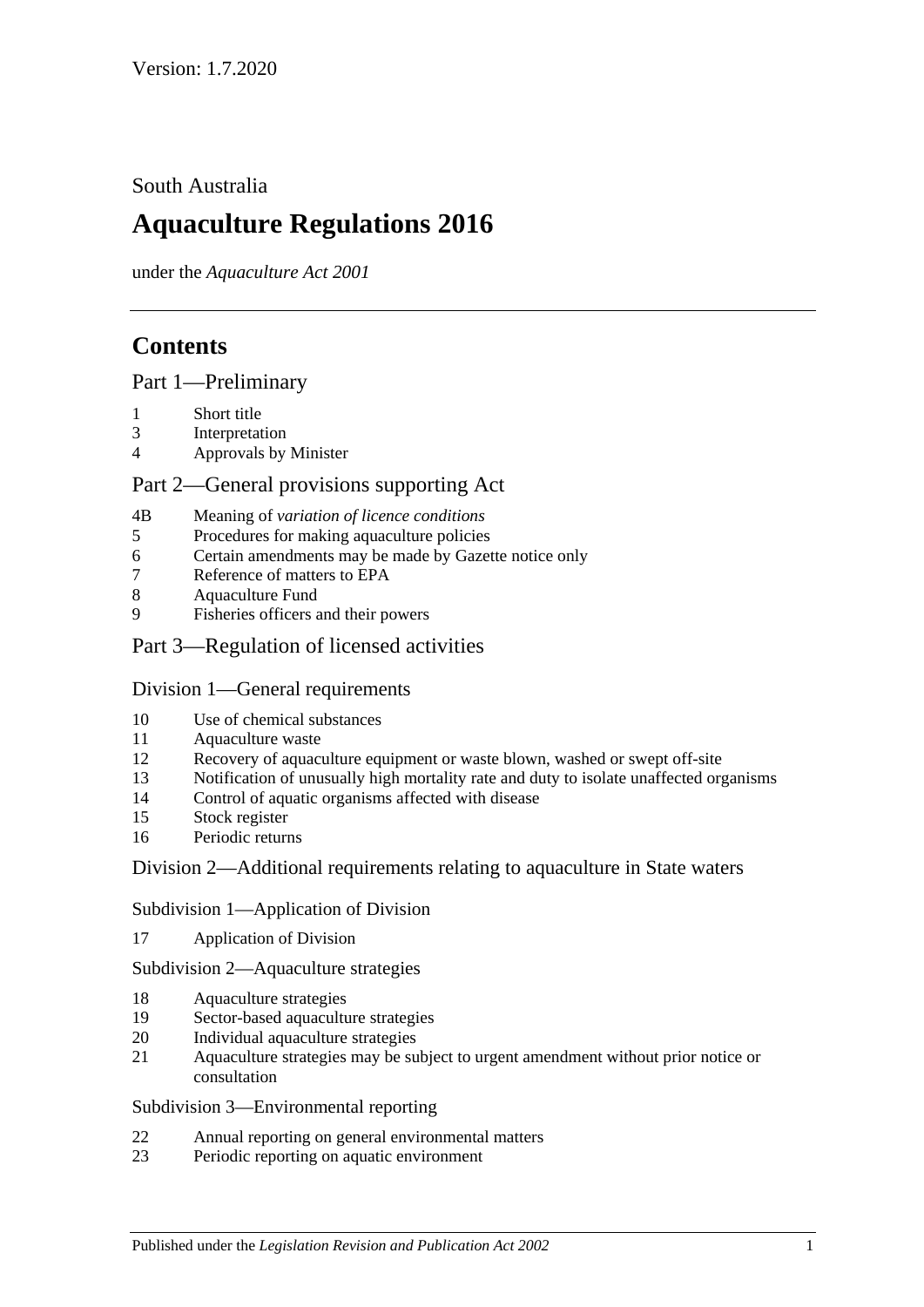#### Subdivision [4—Miscellaneous](#page-13-1)

- [Marking-off lease areas](#page-13-2)
- [Farming structures](#page-14-0)
- [Notification of escape of stock or damage that may lead to escape of stock](#page-14-1)
- [Notification of entanglement or confinement of protected animals](#page-15-0)

#### Division [3—Additional requirements relating to aquaculture not in State waters](#page-16-0)

- [Application of Division](#page-16-1)
- [Annual reporting on general environmental matters](#page-16-2)
- [Periodic reporting on aquatic environment](#page-17-0)

### Division [4—Exemptions from environmental reporting requirements](#page-17-1)

[Exemptions from environmental reporting requirements](#page-17-2)

#### Part [4—Division and amalgamation of lease areas and licence areas](#page-18-0)

- [Division of production lease area](#page-18-1)
- [Amalgamation of production lease areas](#page-19-0)
- [Division of licence area](#page-20-0)
- [Amalgamation of licence areas](#page-21-0)
- [Minister may require further information](#page-21-1)

#### Part [5—Miscellaneous](#page-22-0)

- [Classification of licences as category A, B, C or D and classification of variations of](#page-22-1)  [licence conditions as simple, standard or complex](#page-22-1)
- [Fee payable on grant of aquaculture licence](#page-23-0)
- [Annual fees for licences](#page-23-1)
- [Waiver or refund of fees](#page-23-2)
- [Recovery of fees etc](#page-23-3)
- [Defects in applications](#page-23-4)
- [Exemption from requirement for licence under section 17 of Act](#page-24-0)
- [Exemption from requirement for ATAB to assess certain applications under section](#page-24-1) 36 of [Act](#page-24-1)

## Schedule [2—Revocation and transitional provisions](#page-24-2)

#### Part 1—Revocation of *Aquaculture Regulations 2005*

Revocation of *[Aquaculture Regulations](#page-24-3) 2005*

## Part 2—Transitional provisions

- [Interpretation](#page-24-4)
- [Use of chemical substances](#page-24-5)
- [Aquaculture strategies](#page-24-6)
- [Farming structures](#page-25-0)
- [Amalgamation of production lease areas](#page-25-1)
- [Classifications of licences and variations of licences to continue](#page-25-2)
- [Preserved provisions to continue for licences pending classification](#page-25-3)

## [Legislative history](#page-26-0)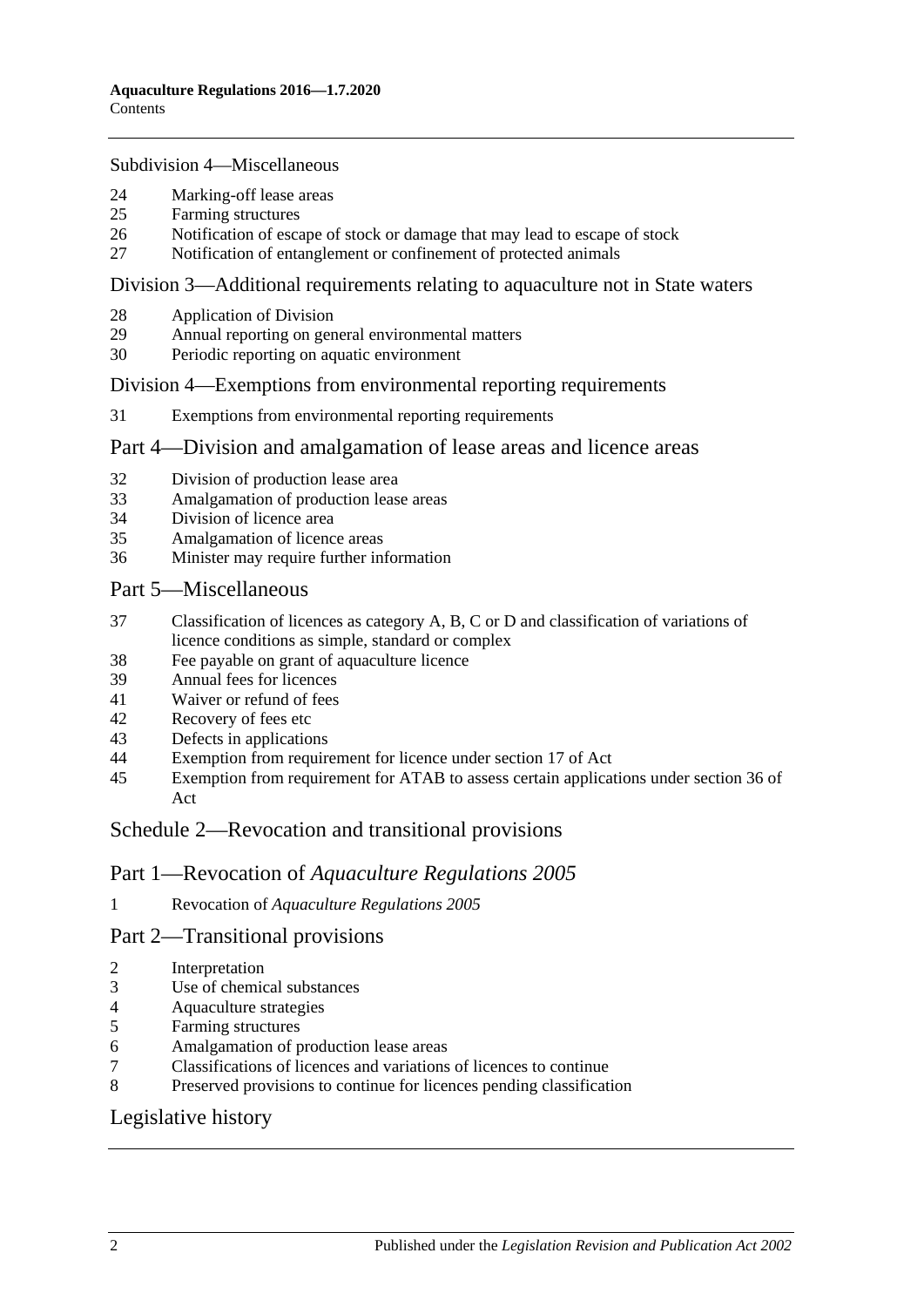# <span id="page-2-0"></span>**Part 1—Preliminary**

### <span id="page-2-1"></span>**1—Short title**

These regulations may be cited as the *Aquaculture Regulations 2016*.

#### <span id="page-2-2"></span>**3—Interpretation**

(1) In these regulations, unless the contrary intention appears—

*accredited laboratory* means a laboratory accredited by the National Association of Testing Authorities and capable of detecting oxidised nitrogen, ammonia and soluble phosphorous at concentrations of 0.1 mg/L or less and total suspended solids at 5 mg/L or less;

*Act* means the *[Aquaculture Act](http://www.legislation.sa.gov.au/index.aspx?action=legref&type=act&legtitle=Aquaculture%20Act%202001) 2001*;

*aquaculture strategy* means a sector-based aquaculture strategy or an individual aquaculture strategy;

*aquaculture waste* means waste generated in the course of carrying on aquaculture, but does not include waste created by living aquatic organisms;

*category A licence*, *category B licence*, *category C licence* or *category D licence*—see [regulation](#page-22-1) 37;

*disease* includes any bacterium, virus, parasite, insect or other organism or agent capable of causing disease in animals or humans;

*GDA94* means the *Geocentric Datum of Australia 1994*;

*individual aquaculture strategy*—see [regulation](#page-11-1) 20;

*large marine vertebrates* means sharks, seals, sea lions, dolphins and whales;

*lease area* means the area of a lease described on the public register under section 80 of the Act;

*licence area* means the area of a licence described on the public register under section 80 of the Act;

*licensee* means the holder of an aquaculture licence;

*Minister's website* means a website determined by the Minister;

*prescribed wild caught tuna* means members of the genera *Allothunnus*, *Auxis*, *Euthunnus*, *Katsuwonus*, and *Thunnus* that have been taken from the wild;

*reporting day*, in relation to a licence, means—

- (a) in the case of a licence that authorises the farming of aquatic organisms that require regular feeding—31 January; or
- (b) in any other case—
	- (i) the day approved as the reporting day by the Minister by condition of the licence or by notice in writing to the licensee; or
	- (ii) if no such day has been approved—31 August;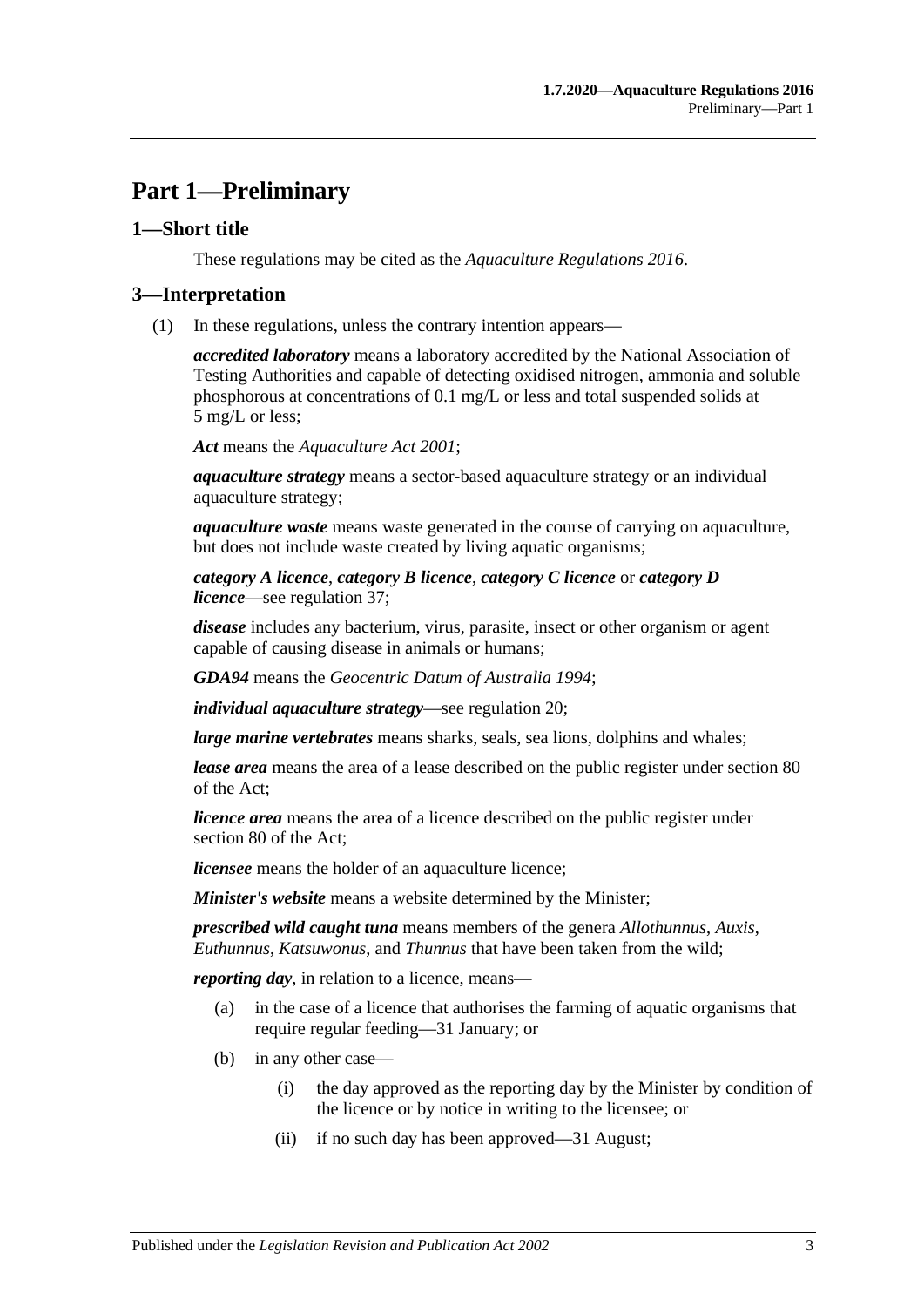*reporting year*, in relation to a licence, means—

- (a) if the licence authorises the farming of aquatic organisms that require regular feeding—a period of 12 months commencing on 1 December; or
- (b) in any other case—a period of 12 months commencing on 1 July;

*sea cage* means a floating farming structure used for aquaculture comprised of or incorporating a net;

*sector-based aquaculture strategy*—see [regulation](#page-11-0) 19;

*WGS84* means the *World Geodetic System 1984*;

*zone* means an aquaculture zone or an aquaculture exclusion zone.

- <span id="page-3-4"></span><span id="page-3-3"></span>(2) The mortality rate of aquatic organisms farmed under a licence will be taken to be *unusually high* if—
	- (a) in the case of a class of aquatic organisms for which the Minister has, by notice in the Gazette, specified a mortality percentage (when measured in a specified manner) for the purposes of this subregulation—at least that percentage of such aquatic organisms farmed under the licence has died as specified; or
	- (b) in any other case—it is at least 20% higher over a period of 24 hours than the usual average mortality rate for those organisms (being the mortality rate measured daily over the preceding 3 months).
- (3) The Minister may, by subsequent notice in the Gazette, vary or revoke a notice published in the Gazette under [subregulation](#page-3-3) (2)(a).

#### <span id="page-3-0"></span>**4—Approvals by Minister**

- (1) An approval given by the Minister under these regulations to a licensee may be subject to conditions.
- (2) A licensee must comply with the conditions of an approval given to the licensee by the Minister under these regulations.

Maximum penalty: \$10 000.

Expiation fee: \$1 000.

## <span id="page-3-1"></span>**Part 2—General provisions supporting Act**

#### <span id="page-3-2"></span>**4B—Meaning of** *variation of licence conditions*

For the purposes of the definition of *variation of licence conditions* in section 3 of the Act, the following matters are excluded from the ambit of the definition:

- (a) the division of a licence area into separate licence areas in accordance with [regulation](#page-20-0) 34;
- (b) the amalgamation of licence areas into a single licence area in accordance with [regulation](#page-21-0) 35.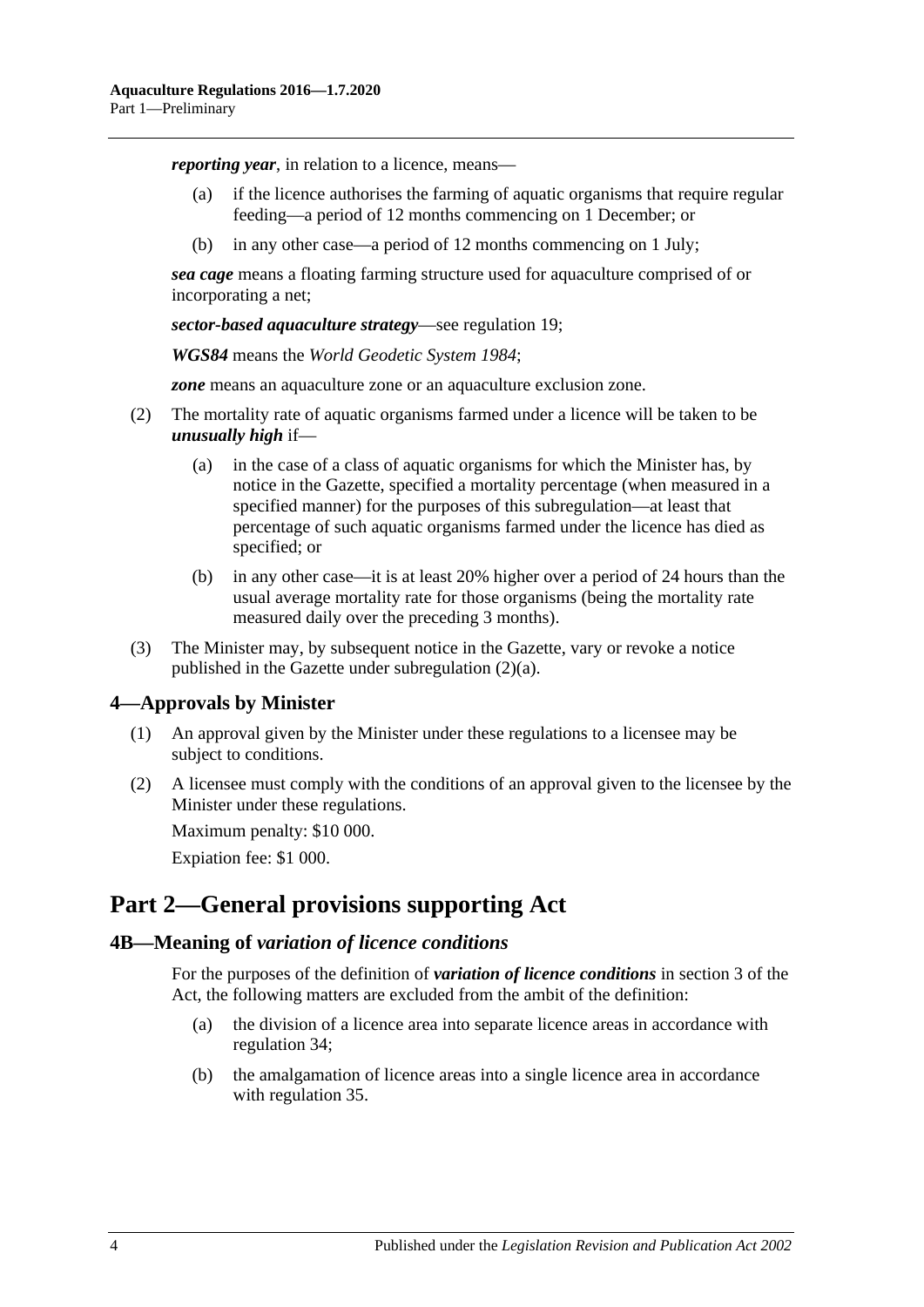#### <span id="page-4-0"></span>**5—Procedures for making aquaculture policies**

For the purposes of section  $12(4)(a)$  of the Act, the following bodies are prescribed:

- (a) Conservation Council of South Australia Incorporated;
- (b) Local Government Association of South Australia;
- (c) RecFishSA;
- (d) South Australian Aquaculture Council;
- (e) South Australian Native Title Services Ltd;
- (f) Wildcatch Fisheries SA Incorporated;
- (g) if the aquaculture policy is expressed to apply only in relation to 1 or more zones or areas—
	- (i) any registered representatives of native title holders or claimants to native title in land comprising or forming part of a zone or area to which the policy applies; and
	- (ii) any person holding an aquaculture licence or aquaculture lease over an area comprising or forming part of a zone or area to which the policy applies; and
	- (iii) any regional NRM Board (within the meaning of the *[Natural](http://www.legislation.sa.gov.au/index.aspx?action=legref&type=act&legtitle=Natural%20Resources%20Management%20Act%202004)  [Resources Management Act](http://www.legislation.sa.gov.au/index.aspx?action=legref&type=act&legtitle=Natural%20Resources%20Management%20Act%202004) 2004*) responsible for a region comprising or forming part of a zone or area to which the policy applies; and
	- (iv) a person or body that, in the opinion of the Minister, promotes economic development in a region comprising or forming part of a zone or area to which the policy applies;
- (h) if the aquaculture policy is not expressed to apply only in relation to 1 or more zones or areas—all regional NRM Boards (within the meaning of the *[Natural Resources Management Act](http://www.legislation.sa.gov.au/index.aspx?action=legref&type=act&legtitle=Natural%20Resources%20Management%20Act%202004) 2004*).

#### <span id="page-4-1"></span>**6—Certain amendments may be made by Gazette notice only**

For the purposes of section  $14(1)(c)$  of the Act, the Minister may, if of the opinion that there is ambiguity as to the boundary of an aquaculture zone or aquaculture exclusion zone, remove the ambiguity by amending the policy by notice in the Gazette under that section.

#### <span id="page-4-2"></span>**7—Reference of matters to EPA**

For the purposes of section 59(3) of the Act, the prescribed period is 6 weeks.

#### <span id="page-4-3"></span>**8—Aquaculture Fund**

For the purposes of section 79(3) of the Act—

- (a) the prescribed percentage of fees (other than expiation fees) paid under the Act is 100%; and
- (b) the prescribed percentage of penalties recovered in respect of offences against the Act is 100%.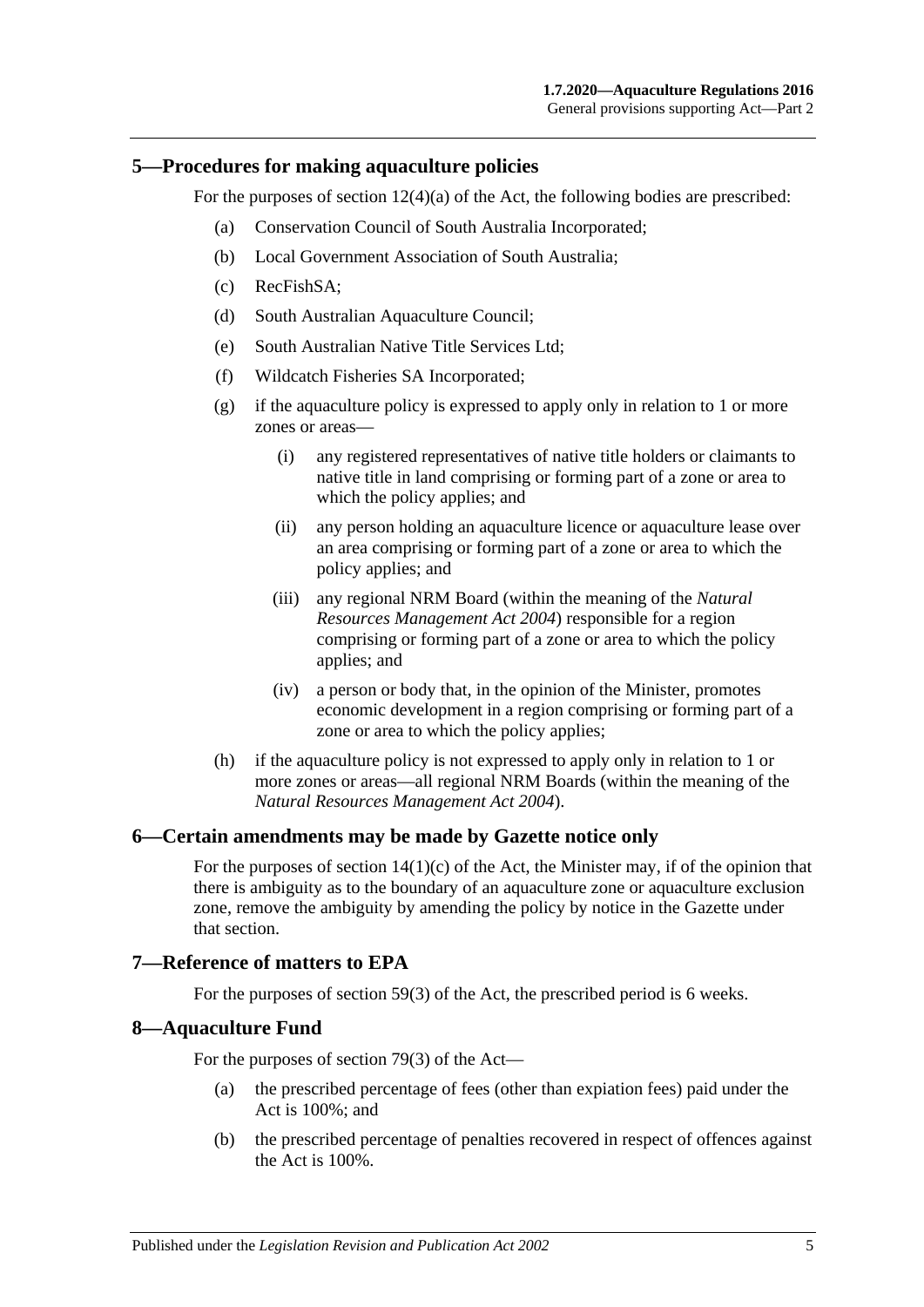### <span id="page-5-0"></span>**9—Fisheries officers and their powers**

For the purposes of section 82(2) of the Act, section 81(3)(a) of the *[Fisheries](http://www.legislation.sa.gov.au/index.aspx?action=legref&type=act&legtitle=Fisheries%20Management%20Act%202007)  [Management Act](http://www.legislation.sa.gov.au/index.aspx?action=legref&type=act&legtitle=Fisheries%20Management%20Act%202007) 2007* is to be read as follows:

> (a) the premises are used by a licensee for activities authorised by the licence; or

# <span id="page-5-2"></span><span id="page-5-1"></span>**Part 3—Regulation of licensed activities**

## **Division 1—General requirements**

### <span id="page-5-5"></span><span id="page-5-3"></span>**10—Use of chemical substances**

- (1) Subject to [subregulation](#page-5-4) (2), a licensee must ensure that a chemical substance is not used for therapeutic or prophylactic purposes or as an antifoulant in the course of aquaculture carried on under the licence unless—
	- (a) in the case of a registered veterinary chemical product within the meaning of the *[Agricultural and Veterinary Products \(Control of Use\) Act](http://www.legislation.sa.gov.au/index.aspx?action=legref&type=act&legtitle=Agricultural%20and%20Veterinary%20Products%20(Control%20of%20Use)%20Act%202002) 2002*, the product is used in accordance with—
		- (i) the instructions on the approved label for the product within the meaning of that Act; or
		- (ii) a permit within the meaning of that Act; or
		- (iii) the written approval of the Minister after consultation with the Environment Protection Authority; or
	- (b) in any other case—the substance is used in accordance with the written approval of the Minister after consultation with the Environment Protection Authority.

<span id="page-5-6"></span>Maximum penalty: \$10 000.

Expiation fee: \$1 000.

- <span id="page-5-4"></span>(2) The restrictions under [subregulation](#page-5-5) (1) do not apply in relation to the use of a chemical substance for therapeutic or prophylactic purposes in circumstances of an emergency, provided that—
	- (a) a veterinary surgeon has prescribed the use of that substance in relation to the licensee's stock to avoid imminent stock loss in those circumstances; and
	- (b) the licensee has obtained the Minister's prior approval for the use of the substance in those circumstances.
- (3) In this regulation—

*antifoulant* means a chemical substance designed for application to water submerged surfaces to inhibit the growth of plants, animals or other organisms on those surfaces;

*veterinary surgeon* means a person registered as a veterinary surgeon under the *[Veterinary Practice Act](http://www.legislation.sa.gov.au/index.aspx?action=legref&type=act&legtitle=Veterinary%20Practice%20Act%202003) 2003*.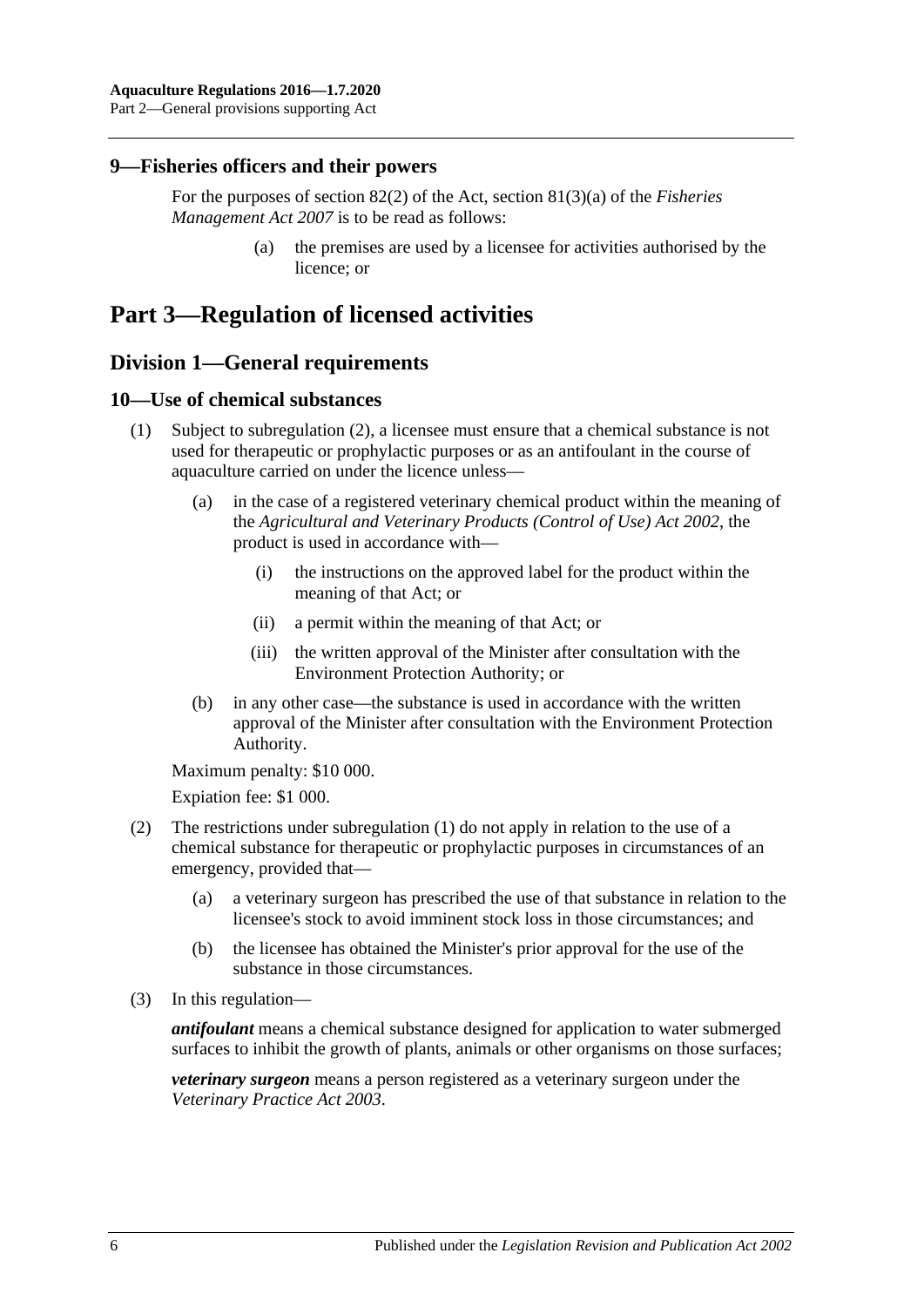### <span id="page-6-0"></span>**11—Aquaculture waste**

A licensee must ensure that—

- (a) aquaculture waste does not cause an unsightly or offensive condition at the licence area; and
- (b) aquaculture waste is secured or treated in a manner designed to prevent it being blown, washed or swept off the licence area.

Maximum penalty: \$5 000.

Expiation fee: \$500.

## <span id="page-6-1"></span>**12—Recovery of aquaculture equipment or waste blown, washed or swept off-site**

<span id="page-6-3"></span>(1) A licensee must ensure that, if aquaculture waste or a farming structure or any other aquaculture equipment used to secure, anchor or mark the position of a farming structure, is blown, washed or swept off the licence area, the waste, structure or equipment is recovered as soon as practicable but in any event within 7 days.

Maximum penalty: \$5 000.

Expiation fee: \$500.

(2) A licensee or some other person carrying on aquaculture under the licence must, on request by a person authorised in writing by the Minister, remove aquaculture waste or a farming structure or any other aquaculture equipment that has not been recovered (as required under [subregulation](#page-6-3) (1)) and deal with it as requested.

Maximum penalty: \$5 000.

Expiation fee: \$500.

## <span id="page-6-2"></span>**13—Notification of unusually high mortality rate and duty to isolate unaffected organisms**

- <span id="page-6-6"></span><span id="page-6-4"></span>(1) If the mortality rate for aquatic organisms farmed under a licence is unusually high (see [regulation](#page-3-4) 3(2)) and the licensee knows, or ought reasonably to know, that the organisms are or may be affected with a disease, the licensee must take the following action:
	- (a) the licensee must, immediately after becoming aware of the unusually high mortality rate, notify the Minister, by telephone call to the number provided to the licensee for the purpose, of that fact and of as many of the prescribed details as are known at the time of the notification;
	- (b) the licensee must, as soon as practicable after making the telephone call—
		- (i) take all reasonable measures to isolate aquatic organisms apparently affected from aquatic organisms not apparently affected; and
		- (ii) give the Minister notice in writing of the prescribed details.

<span id="page-6-5"></span>Maximum penalty: \$10 000.

Expiation fee: In the case of an offence against [paragraph](#page-6-4) (a) or  $(b)(ii)$ —\$1 000.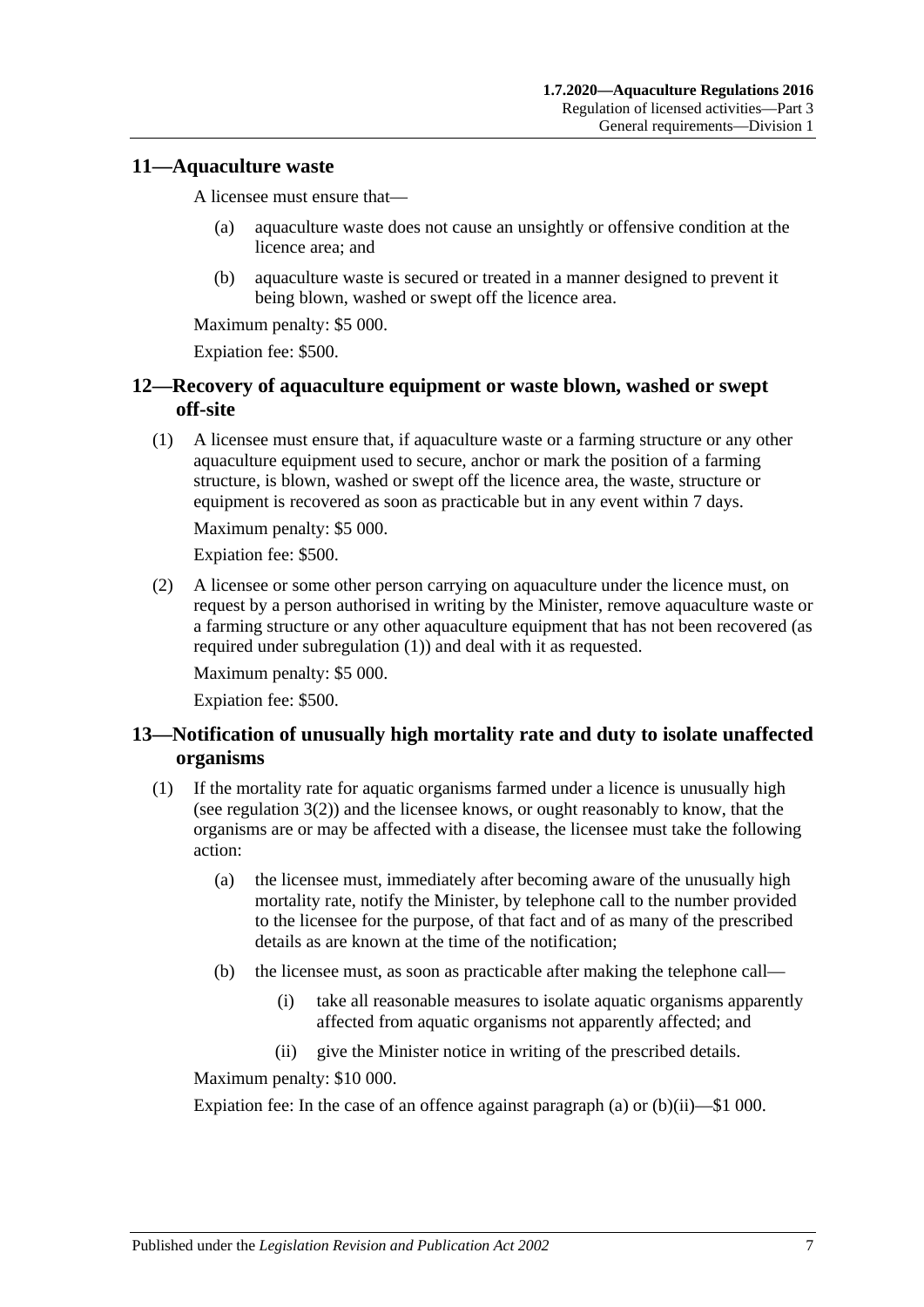#### (2) In this regulation—

*prescribed details*, in relation to the mortality rate of aquatic organisms farmed under a licence, means—

- (a) the licence number;
- (b) the name of the species of aquatic organisms;
- (c) the number or biomass (or an estimate of the number or biomass) of aquatic organisms that have died;
- (d) details of any clinical signs observable in the organisms prior to death;
- (e) the number or biomass (or an estimate of the number or biomass) of aquatic organisms that show similar clinical signs but have not died;
- (f) any known or suspected cause of death;
- (g) details of the measures taken to control or eradicate the disease;
- (h) details of all measures taken to isolate aquatic organisms apparently affected from aquatic organisms not apparently affected;
- (i) details of any other circumstances known or suspected to be contributing factors such as extreme weather conditions, power failures, poor water quality or water temperature.
- (3) For the purposes of [subregulation](#page-6-6) (1), if the cause of an unusually high mortality rate for aquatic organisms farmed under a licence is not immediately apparent, the licensee will be taken to know that the aquatic organisms may be affected with a disease.

## <span id="page-7-0"></span>**14—Control of aquatic organisms affected with disease**

(1) If a licensee knows, or ought reasonably to know, that an aquatic organism proposed to be introduced into the licence area is or may be affected with a disease, the licensee must ensure that the aquatic organism is not introduced into the licence area without the prior written approval of the Minister.

Maximum penalty: \$10 000.

- (2) If a licensee knows, or ought reasonably to know, that an aquatic organism being farmed under the licence is or may be affected with a disease, the licensee must ensure that the aquatic organism is not removed from the licence area unless—
	- (a) it is removed for testing for disease; or
	- (b) it is removed for disposal (other than disposal by sale or supply to another person); or
	- (c) it is removed in accordance with the written approval of the Minister obtained by the licensee.

Maximum penalty: \$10 000.

(3) For the purposes of this regulation, if the mortality rate for aquatic organisms farmed under a licence is unusually high (see [regulation](#page-3-4)  $3(2)$ ) and the cause is not immediately apparent, the licensee will be taken to know that the aquatic organisms may be affected with a disease.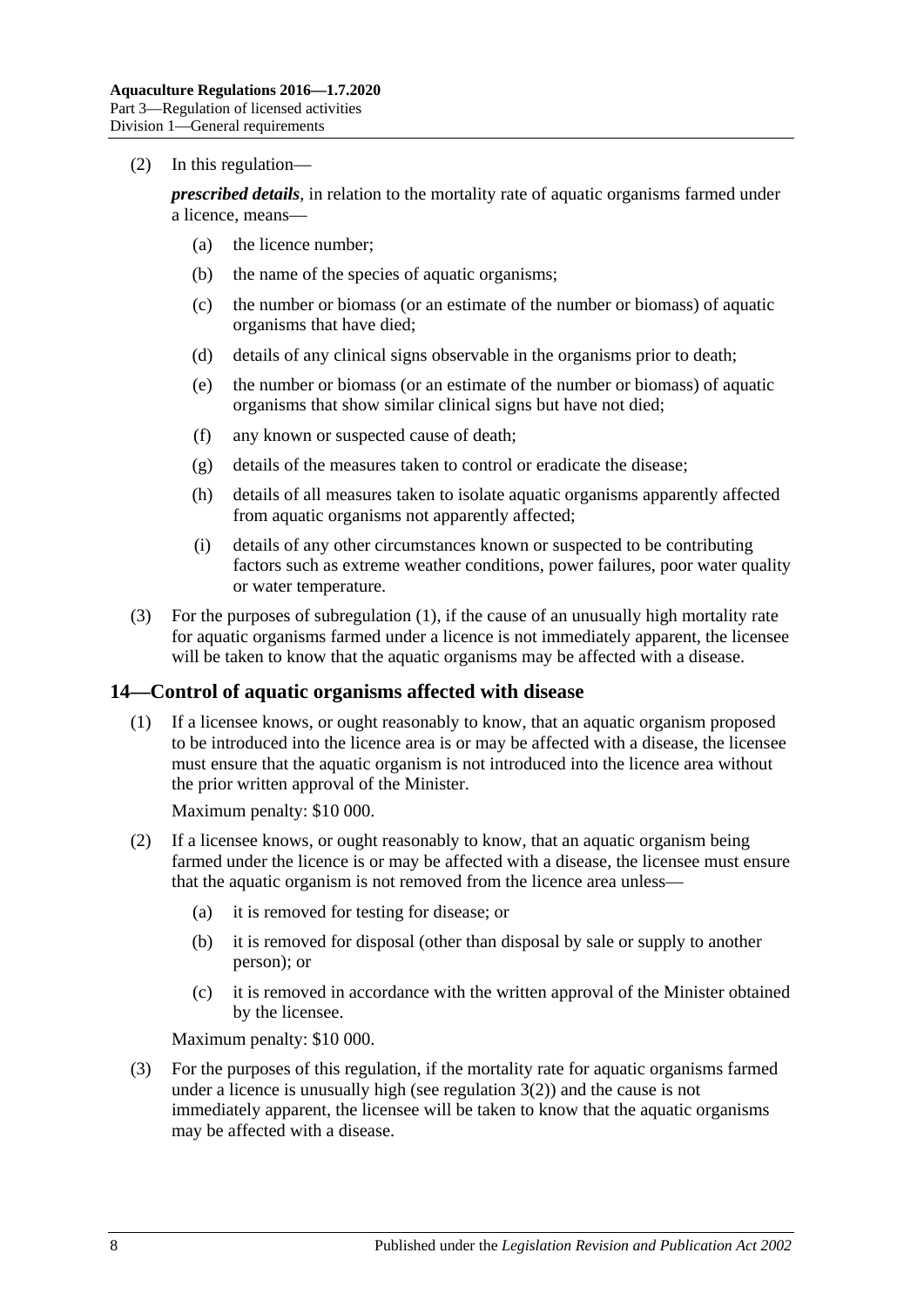## <span id="page-8-0"></span>**15—Stock register**

- (1) A licensee must maintain a stock register in accordance with this regulation. Maximum penalty: \$5 000. Expiation fee: \$315.
- <span id="page-8-1"></span>(2) The stock register must contain (in a clear and legible form)—
	- (a) the following information in respect of aquatic organisms supplied to the licensee:
		- (i) the date on which the aquatic organisms were received by the licensee;
		- (ii) the name and address of the person who supplied the aquatic organisms;
		- (iii) the species of aquatic organisms;
		- (iv) the number or biomass of aquatic organisms received;
		- (v) the age or developmental stage of the aquatic organisms when received;
		- (vi) details identifying the place at which the aquatic organisms were last reared before supply or the place at which the aquatic organisms were collected; and
	- (b) the following information in respect of aquatic organisms collected by the licensee:
		- (i) details identifying the authority within the meaning of the *[Fisheries](http://www.legislation.sa.gov.au/index.aspx?action=legref&type=act&legtitle=Fisheries%20Management%20Act%202007)  [Management Act](http://www.legislation.sa.gov.au/index.aspx?action=legref&type=act&legtitle=Fisheries%20Management%20Act%202007) 2007* under which the aquatic organisms were collected;
		- (ii) the date the aquatic organisms were collected;
		- (iii) details identifying the place at which the aquatic organisms were collected;
		- (iv) the species of aquatic organisms;
		- (v) the number or biomass of aquatic organisms collected; and
	- (c) the following information in respect of the movement of aquatic organisms from the licensee's licence area to another licence area (whether or not the 2 licence areas are occupied by the same licensee):
		- (i) the date of the movement of the aquatic organisms;
		- (ii) the name and address of the licensee receiving the aquatic organisms;
		- (iii) the species and the number or biomass of the aquatic organisms; and
	- (d) the following information in respect of the supply of aquatic organisms by the licensee to another person (other than in circumstances referred to in [paragraph](#page-8-1) (c)):
		- (i) the date on which the aquatic organisms were supplied;
		- (ii) the name and address of the person to whom the aquatic organisms were supplied;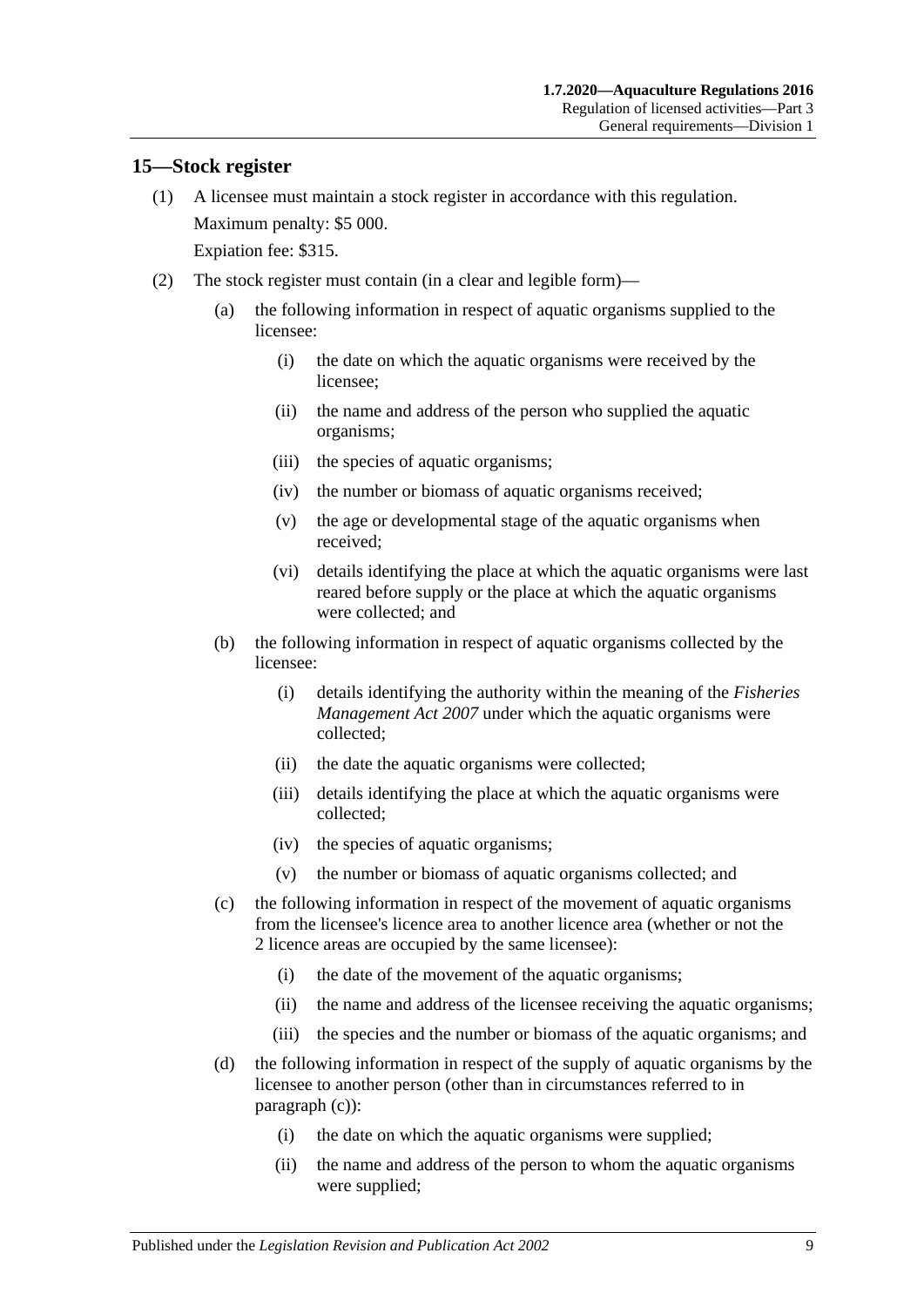- (iii) the species and the number or biomass of the aquatic organisms; and
- (e) the following information in respect of aquatic organisms that have died in the course of aquaculture carried on by the licensee:
	- (i) the species of aquatic organisms;
	- (ii) the date (or an estimate of the date) the aquatic organisms died;
	- (iii) the number or biomass (or an estimate of the number or biomass) of aquatic organisms that have died;
	- (iv) the age or developmental stage of the aquatic organisms at death;
	- (v) the date on which the aquatic organisms were last checked;
	- (vi) a description of how and where the aquatic organisms were disposed of; and
- (f) details of treatment administered for therapeutic or prophylactic purposes to aquatic organisms kept under the licence including—
	- (i) the reasons for the treatment; and
	- (ii) the dates on which the treatment was administered; and
	- (iii) the name (including trade or patent name) of each substance used as part of the treatment and the dosages or amounts administered; and
	- (iv) information that identifies the aquatic organisms that received treatment by reference to tank or cage number or by other means.
- (3) A record required to be entered in the stock register must, subject to [subregulation](#page-9-1) (4), be entered within 7 days after the event to which it relates.
- <span id="page-9-1"></span>(4) However, if a licensee has notified the Minister of an unusually high mortality rate under [regulation](#page-6-2) 13, the Minister may require the licensee to update the stock register as required within 24 hours after the notification.
- (5) A record entered in the stock register must be retained for 5 years from the date on which it was entered.
- (6) A person who is required to keep a record under this regulation must, at the request of a person authorised in writing by the Minister, produce the record for inspection.

#### <span id="page-9-0"></span>**16—Periodic returns**

A licensee must, on a date or dates determined by the Minister in each year, provide the Minister with a periodic return containing such information as the Minister requires in the manner and form determined by the Minister.

Maximum penalty: \$5 000.

Expiation fee: \$500.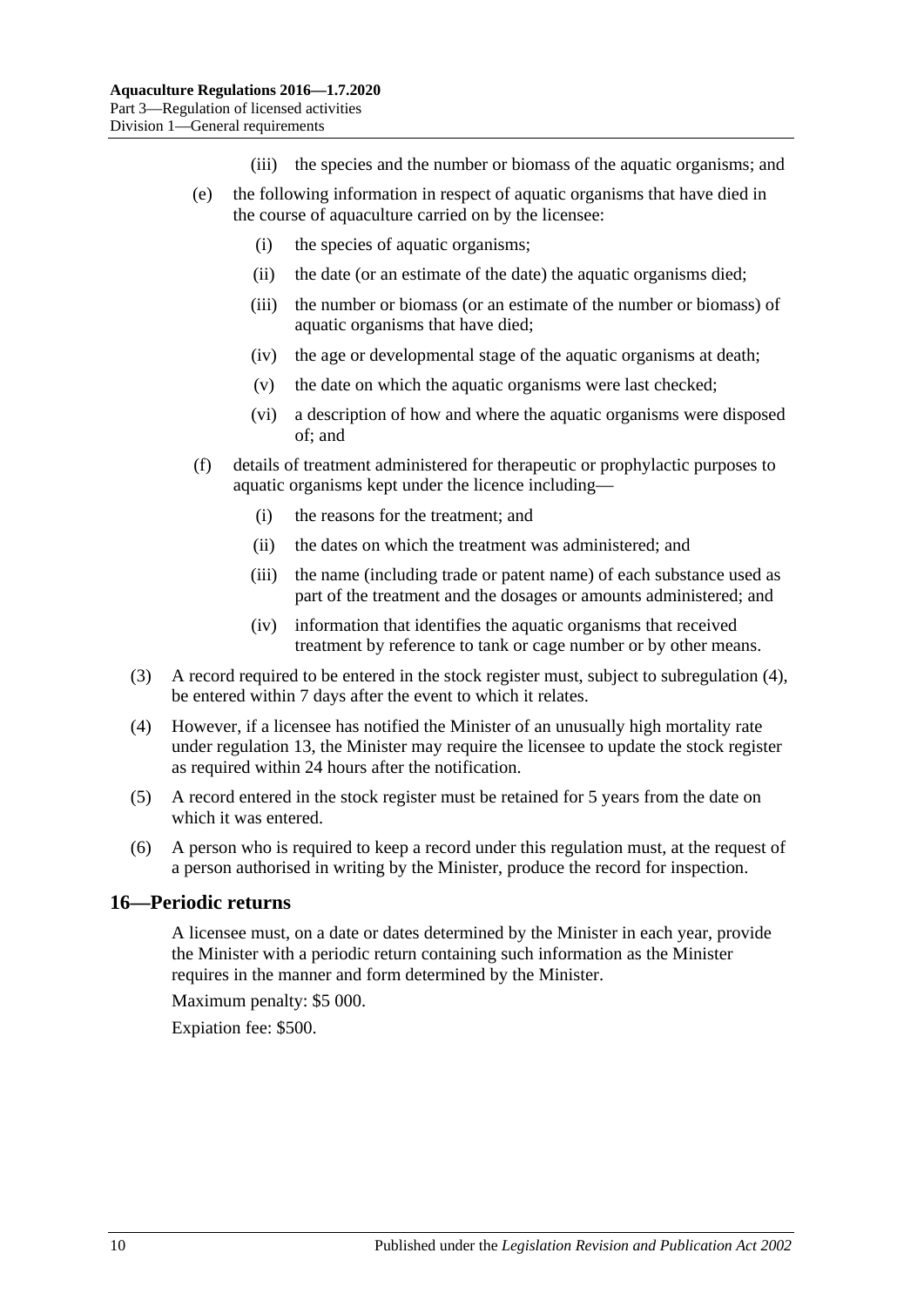## <span id="page-10-0"></span>**Division 2—Additional requirements relating to aquaculture in State waters**

## <span id="page-10-1"></span>**Subdivision 1—Application of Division**

### <span id="page-10-2"></span>**17—Application of Division**

This Division applies to aquaculture leases and to aquaculture licences authorising aquaculture in an area comprised of State waters or State waters and adjacent land within the meaning of the *[Harbors and Navigation Act](http://www.legislation.sa.gov.au/index.aspx?action=legref&type=act&legtitle=Harbors%20and%20Navigation%20Act%201993) 1993*.

## <span id="page-10-3"></span>**Subdivision 2—Aquaculture strategies**

#### <span id="page-10-4"></span>**18—Aquaculture strategies**

(1) A licensee must ensure that activities under the licence conform with a sector-based aquaculture strategy adopted by the licensee, or an individual aquaculture strategy approved in relation to the licensee by the Minister, under this Subdivision.

Maximum penalty: \$10 000.

- (2) An aquaculture strategy—
	- (a) must specify the licensee, or class of licensee (by reference to a particular industry sector), to which the strategy applies; and
	- (b) must specify any 1 or more of the following strategies that are to apply to the licensee or class of licensee in the course of aquaculture carried on under the licence:
		- (i) a strategy for maintaining farming structures and other aquaculture equipment;
		- (ii) a strategy for avoiding or minimising—
			- (A) disease or escape of aquaculture stock; or
			- (B) adverse impacts on, or adverse interactions with seabirds or large marine vertebrates;
		- (iii) a response plan for dealing with—
			- (A) the escape of aquaculture stock; or
			- (B) adverse impacts on, or adverse interactions with, seabirds or large marine vertebrates;
		- (iv) a strategy for dealing with dead aquaculture stock in or around farming structures or elsewhere in the licence area;
		- (v) a strategy for inspections or monitoring by the licensee of the licence area;
		- (vi) a strategy for dealing with any other matter considered appropriate by the Minister; and
	- (c) must specify whether [regulation](#page-14-1) 26 or [27](#page-15-0) apply in relation to the licensee or class of licensee; and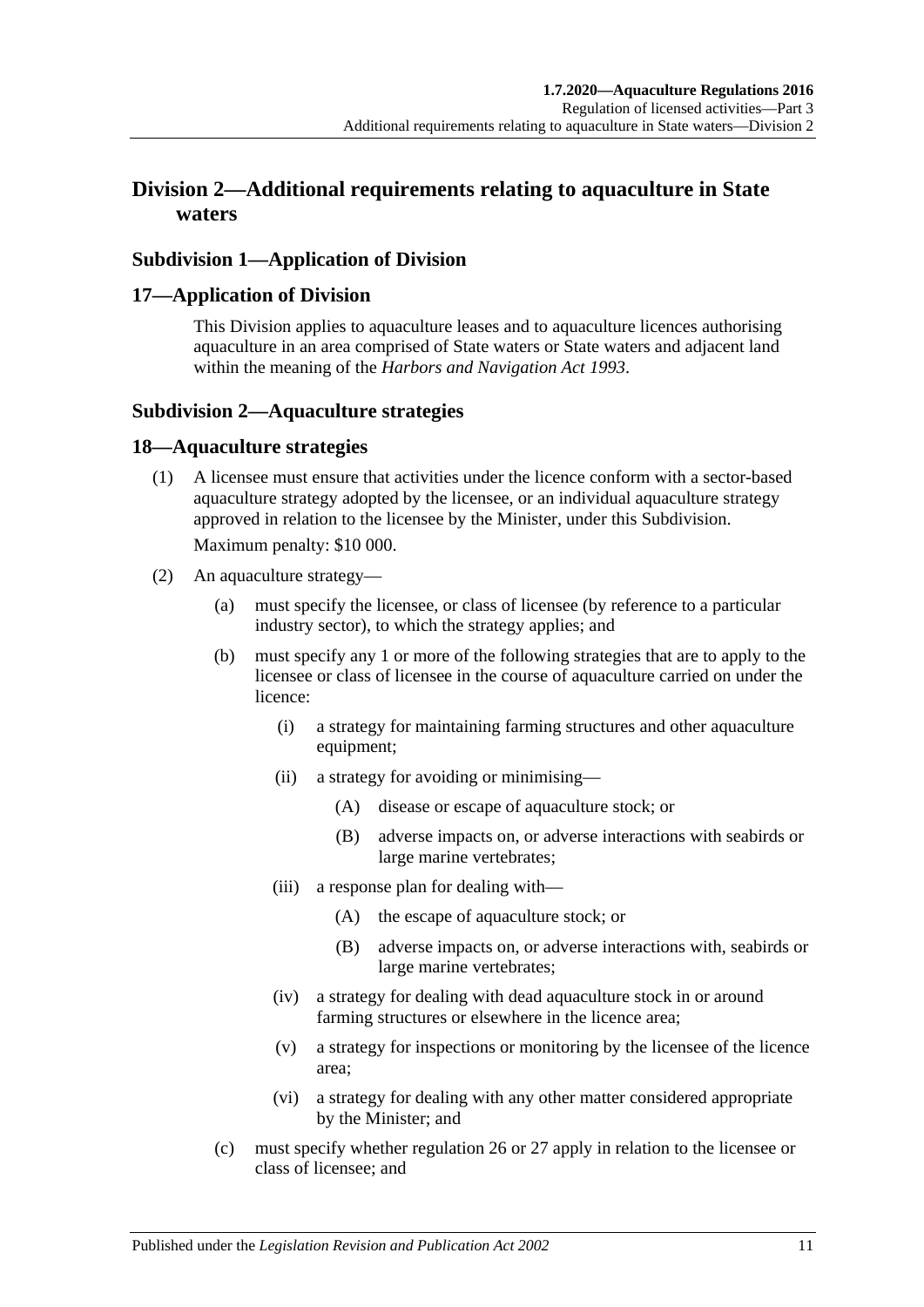(d) may include any other matter considered appropriate by the Minister.

### <span id="page-11-0"></span>**19—Sector-based aquaculture strategies**

- (1) The Minister may publish, on the Minister's website, an aquaculture strategy that applies to a particular class of licensee (a *sector-based aquaculture strategy*).
- (2) If a sector-based aquaculture strategy is in place, each licensee who belongs to the class of licensee to which it applies must adopt the sector-based aquaculture strategy.
- <span id="page-11-3"></span>(3) Subject to [regulation](#page-11-2) 21, a sector-based aquaculture strategy may be amended—
	- (a) following consultation with the relevant industry sector and any public authority likely to be affected by the strategy; and
	- (b) by publishing the amendment on the Minister's website.
- (4) An amendment under [subregulation](#page-11-3) (3) of a sector-based strategy is taken to be adopted by each licensee who belongs to the class of licensee to which the strategy applies and to form part of his or her sector-based aquaculture strategy on its publication or at such later date as may be specified on the Minister's website.

#### <span id="page-11-1"></span>**20—Individual aquaculture strategies**

- (1) If a sector-based aquaculture strategy is not in place in relation to an industry sector to which a licensee belongs, the licensee must have an aquaculture strategy approved by the Minister (an *individual aquaculture strategy*).
- (2) Subject to [regulation](#page-11-2) 21, if, at any time, the Minister is not satisfied as to the adequacy of an individual aquaculture strategy, the Minister may require the strategy to be amended and resubmitted for approval within a specified period in a modified form (which may be specified by the Minister).
- (3) If a licensee fails to resubmit a strategy as required, the licensee is guilty of an offence.

Maximum penalty: \$5 000.

Expiation fee: \$500.

(4) Before requiring an individual aquaculture strategy to be resubmitted, the Minister must give the licensee written notice of the proposed action, inviting the licensee to make written submissions in relation to the proposed action within a period specified in the notice (being not less than 14 days from the day on which the notice is given to the licensee).

## <span id="page-11-2"></span>**21—Aquaculture strategies may be subject to urgent amendment without prior notice or consultation**

- <span id="page-11-4"></span>(1) If the Minister is of the opinion that action needs to be taken without delay in order to avoid, remedy or mitigate an adverse effect on the environment resulting from farming practices or other conduct by licensees, the Minister may, despite [regulation](#page-11-0) 19 or [20,](#page-11-1) by notice published on the Minister's website, declare that specified licensees to whom the declaration applies—
	- (a) must discontinue, or not commence—
		- (i) specified farming practices or other specified conduct; or
		- (ii) the use of specified aquaculture equipment; or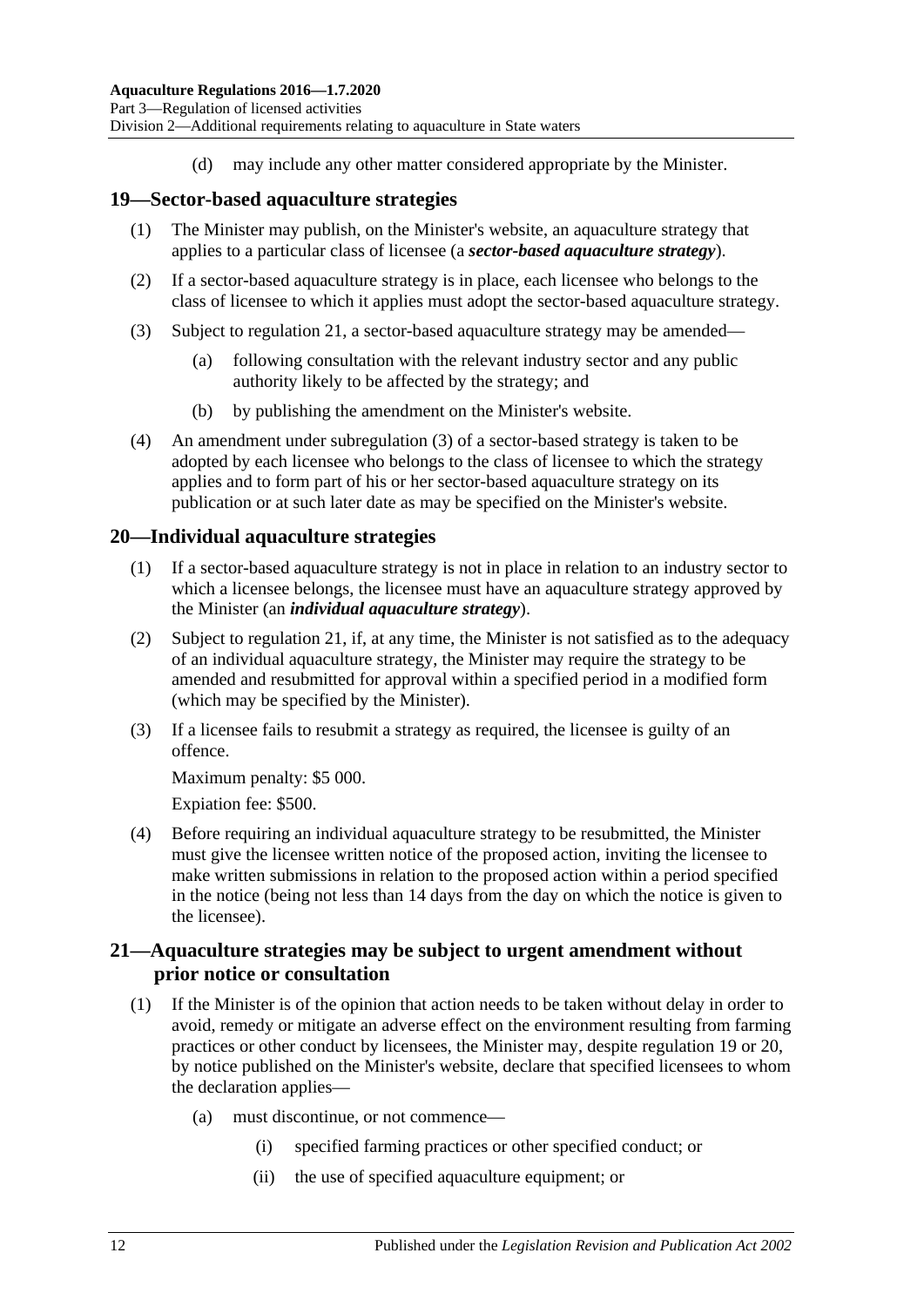(b) must take specified action in a specified manner,

in the course of aquaculture carried on under the licence.

- (2) A declaration under [subregulation](#page-11-4) (1)—
	- (a) takes effect on its publication on the Minister's website or at such later date as may be specified in the declaration; and
	- (b) remains in place according to its terms for a specified period not exceeding 12 months; and
	- (c) while in place, is taken to be adopted by, and form part of an aquaculture strategy of, each licensee to whom the declaration applies.
- (3) In this regulation—

*conduct* includes a failure to act.

#### <span id="page-12-0"></span>**Subdivision 3—Environmental reporting**

#### <span id="page-12-1"></span>**22—Annual reporting on general environmental matters**

A licensee must, on or before the reporting day in each year, furnish a report to the Minister—

- (a) containing the following details (or so many of the following details as may be specified by notice given to the licensee by the Minister) in relation to the preceding reporting year:
	- (i) the location (using WGS84 or GDA94 datum) of farming structures in the licence area;
	- (ii) the number, dimensions or spacing of farming structures in the licence area;
	- (iii) details about farming practices carried on by the licensee, for example—
		- (A) the amount and type of any supplemental feed used in the licence area; or
		- (B) the amount and type of chemical substances used in the licence area; or
		- (C) the dates on which the chemical substances were used; or
		- (D) in the case of aquatic organisms requiring regular feeding—an estimate of the number and biomass of such organisms in the licence area; or
		- (E) the scale or intensity of farming in the licence area;
	- (iv) if the author of the report is not the licensee—the author's name and address;
	- (v) any other details required by the Minister and specified in the notice; and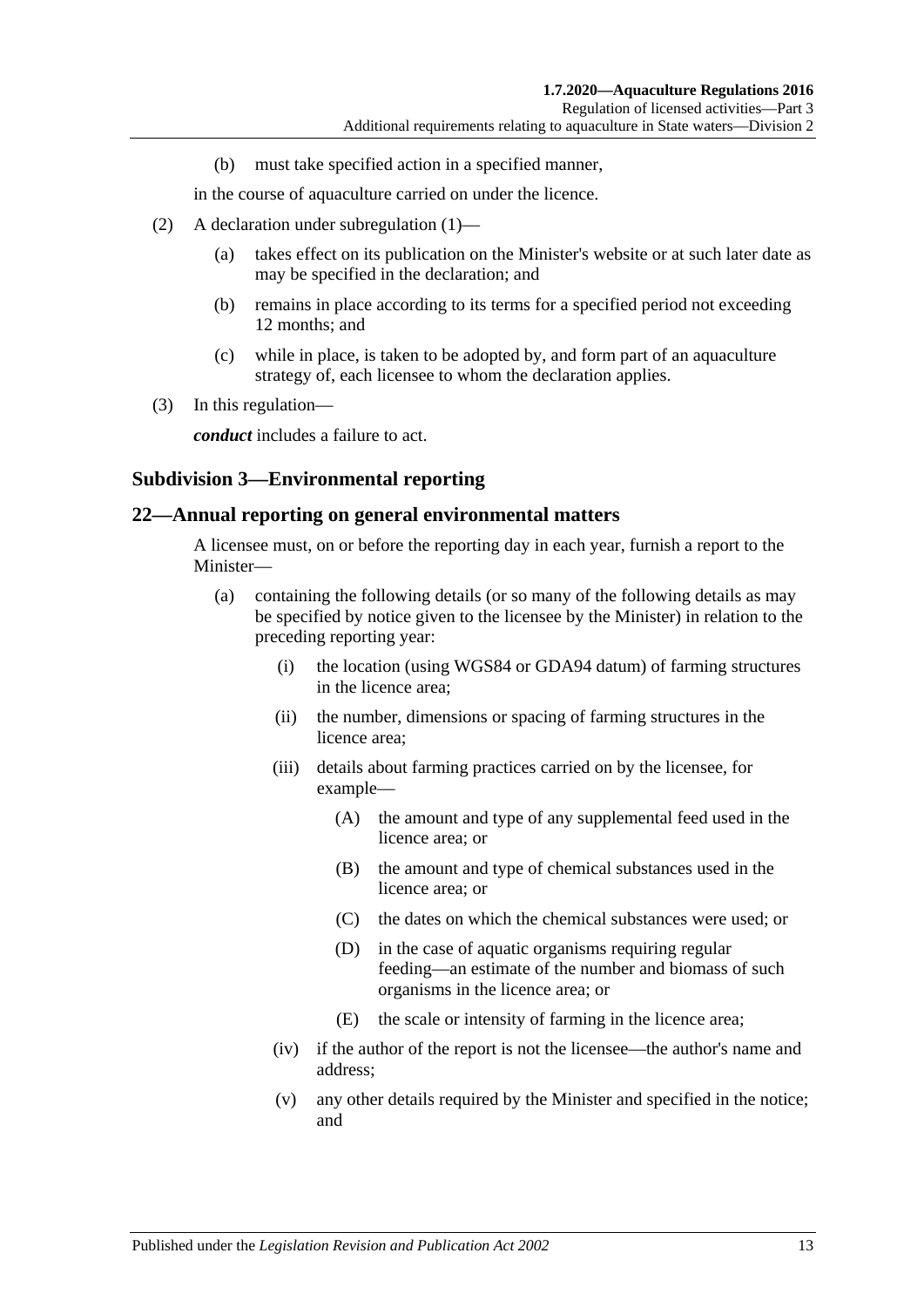(b) accompanied by a copy of the most recent report (if any) on the aquatic environment prepared by the licensee under [regulation](#page-13-0) 23.

Maximum penalty: \$7 500.

Expiation fee: \$750.

#### <span id="page-13-4"></span><span id="page-13-0"></span>**23—Periodic reporting on aquatic environment**

- (1) The Minister may, by notice in writing to a licensee, require the licensee to prepare, within a period specified in the notice, a report on the condition of the aquatic environment in or around the licence area.
- <span id="page-13-3"></span>(2) A notice under this regulation may require the licensee—
	- (a) to collect evidence of the condition of the aquatic environment, by—
		- (i) taking, in a specified manner and form, photographs or other visual images or recordings of or relating to aquatic flora and fauna or the sea floor; or
		- (ii) taking and analysing, in a specified manner (including by the use of services of an accredited laboratory), specified samples of aquatic flora and fauna or the sea floor; or
		- (iii) taking any other specified samples or measures; and
	- (b) to prepare and submit to the Minister, in a specified manner and form, a report containing the specified details about the condition of the aquatic environment in or around the licence area found by the evidence collected under [paragraph](#page-13-3) (a).
- (3) A licensee must comply with a notice given to the licensee under [subregulation](#page-13-4) (1). Maximum penalty: \$7 500. Expiation fee: \$750.

## <span id="page-13-1"></span>**Subdivision 4—Miscellaneous**

## <span id="page-13-2"></span>**24—Marking-off lease areas**

The holder of an aquaculture lease must ensure that—

- (a) the boundaries of the marked-off area of the lease are marked-off or indicated in the manner required under the conditions of the lease or a corresponding licence; or
- (b) the structures or equipment used to mark off or indicate the boundaries of the marked-off area of the lease under the conditions of the lease or a corresponding licence are maintained in good working condition.

Maximum penalty: \$5 000.

Expiation fee: \$500.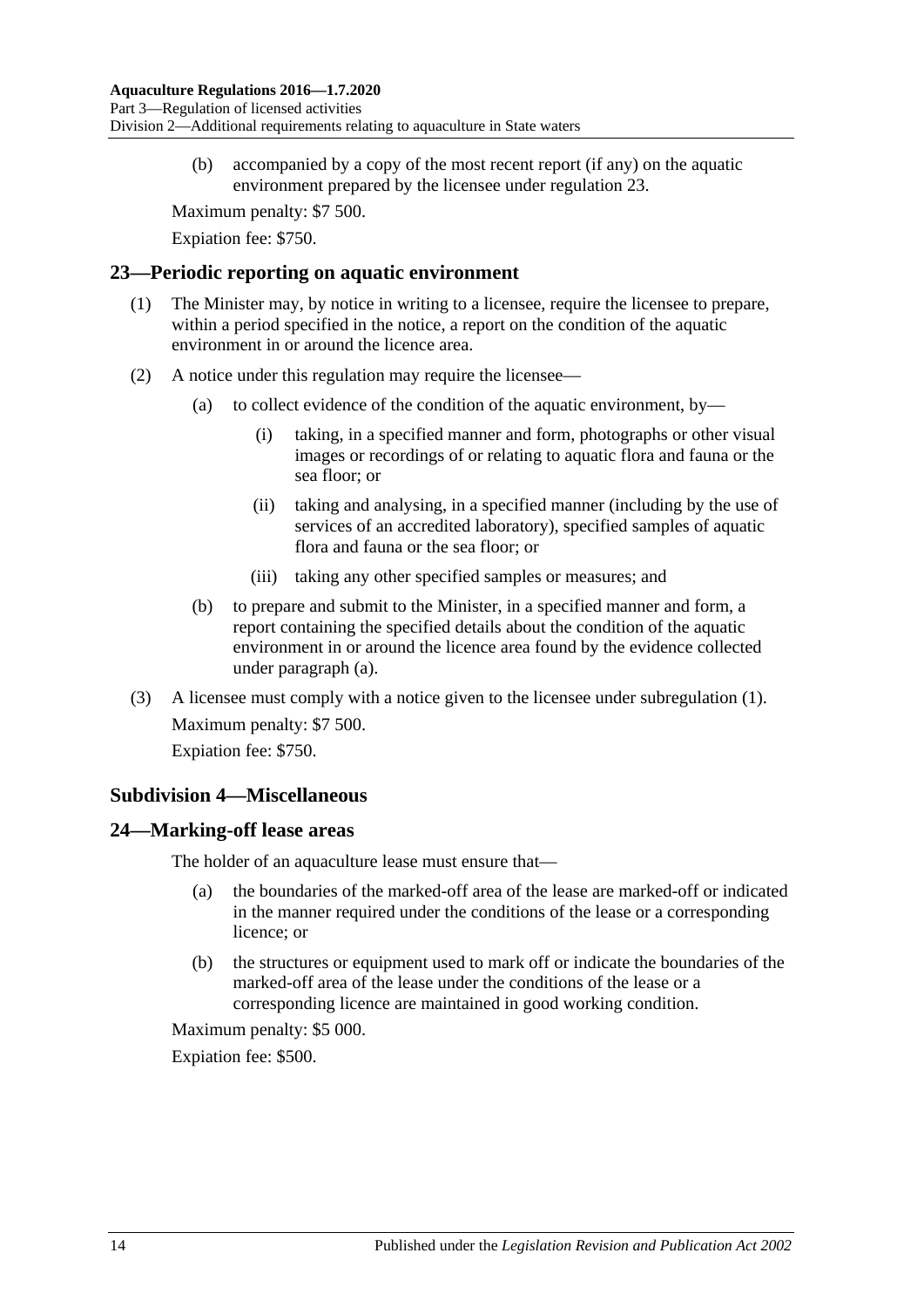## <span id="page-14-0"></span>**25—Farming structures**

A licensee must comply with the following requirements:

- (a) each sea cage must be marked with the licence number, or a unique identifier for which the licensee has obtained the Minister's written approval, in text that—
	- (i) is at least 70 millimetres in height; and
	- (ii) is clearly visible above the water line;
- (b) farming structures being used for aquaculture must—
	- (i) except when being placed into position, moved or recovered—
		- (A) be securely fixed or moored in place so as to remain wholly within the licence area; and
		- (B) be anchored in a manner that minimises the impact on the benthos; and
	- (ii) be maintained in good working condition;
- (c) equipment used to secure, anchor or mark the position of a farming structure must be located wholly within the licence area;
- <span id="page-14-4"></span>(d) if the aquaculture involves the use of a floating culture unit in subtidal waters—the distance between the unit and the sea floor must be at least 3 metres at all times unless otherwise approved in writing by the Minister;
- (e) stocked sea cages must not be located in the same place that stocked sea cages have been located within the preceding 12 months unless otherwise approved in writing by the Minister.

Maximum penalty: \$5 000.

Expiation fee: \$500.

## <span id="page-14-3"></span><span id="page-14-1"></span>**26—Notification of escape of stock or damage that may lead to escape of stock**

- (1) Subject to [subregulation](#page-15-1) (2), if aquaculture stock has escaped, or a farming structure or other equipment has been damaged that may lead to the escape of aquaculture stock, the licensee must take the following action:
	- (a) the licensee must as soon as practicable after becoming aware of the escape or damage, take all reasonable measures to contain or prevent the escape or further escape of stock;
	- (b) the licensee must, within 4 hours after becoming aware of the escape or damage, notify the Minister, by telephone call to the number provided to the licensee for the purpose, of so many of the prescribed details in relation to the escape or damage as are required by the Minister, and known by the licensee, at the time;
	- (c) the licensee must, within 2 days after becoming aware of escape or damage, give the Minister written notice of the prescribed details in relation to the escape or damage.

<span id="page-14-2"></span>Maximum penalty: \$5 000.

Expiation fee: In the case of an offence against [paragraph](#page-14-2) (c)—\$500.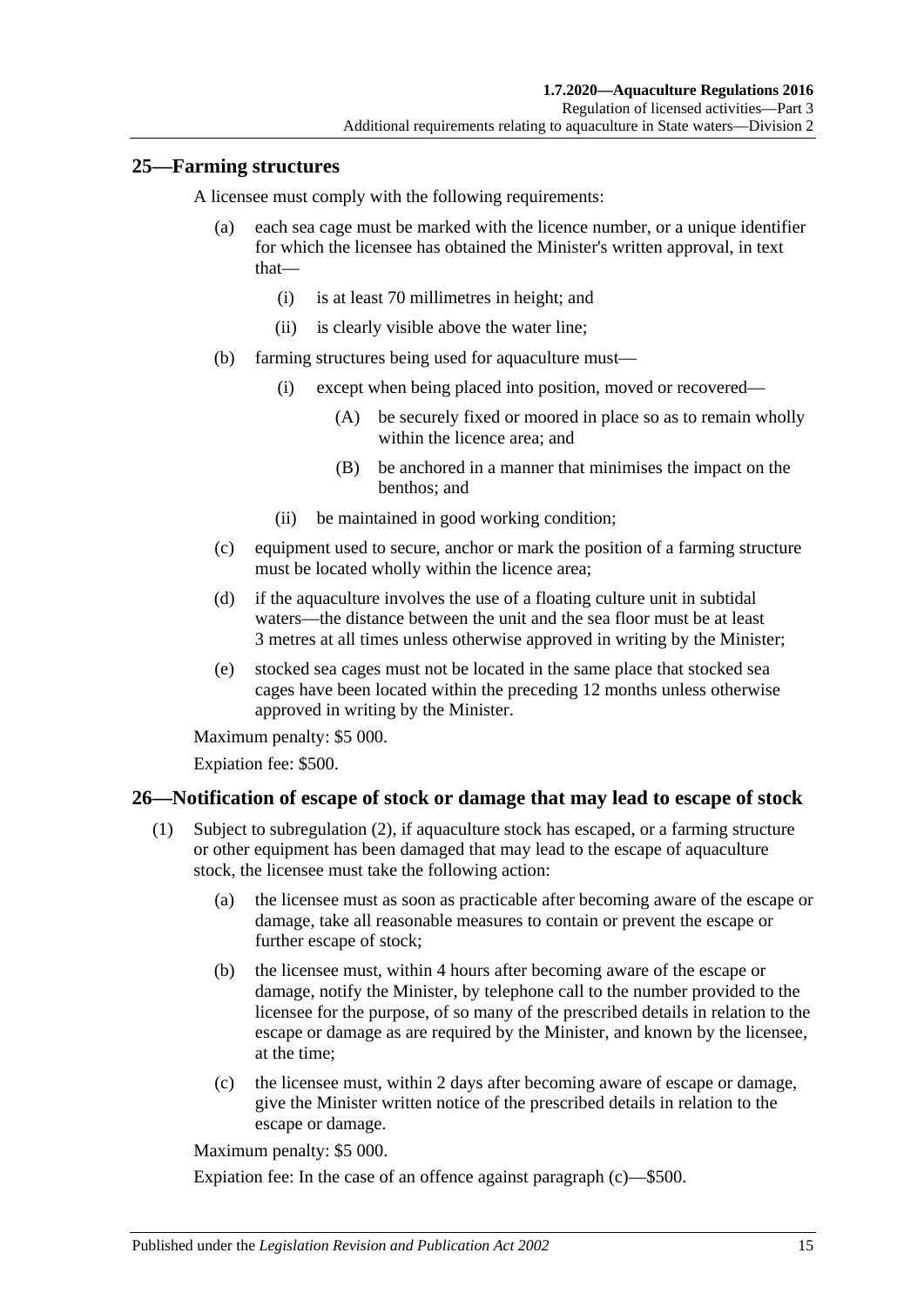- <span id="page-15-1"></span>(2) A licensee is not required to comply with [subregulation](#page-14-3) (1) if the licensee's aquaculture strategy specifies that this regulation does not apply.
- (3) In this regulation—

*prescribed details*, in relation to the escape of stock or damage to a farming structure or other equipment, means the following:

- (a) the species of aquatic organisms involved;
- (b) the date (or estimated date) on which the escape or damage took place;
- (c) the number and biomass (or estimated number and biomass) of aquatic organisms that have escaped;
- (d) the age or developmental stage of the aquatic organisms at the time of their escape;
- (e) details of the circumstances in which the escape or damage took place;
- (f) any action taken to contain or prevent the escape of the stock or otherwise address the escape or damage and the outcome of that action.

#### <span id="page-15-0"></span>**27—Notification of entanglement or confinement of protected animals**

- (1) Subject to [subregulation](#page-15-2) (2), if a protected animal becomes entangled or otherwise confined in a farming structure or other equipment used in connection with aquaculture carried on by a licensee, the licensee must take the following action:
	- (a) the licensee must, immediately after becoming aware of the entanglement or confinement, notify the Minister, by telephone call to the number provided to the licensee for the purpose, of so many of the prescribed details in relation to the entanglement or confinement as are known at the time of the notification;
	- (b) the licensee must, within 2 days after becoming aware of the entanglement or confinement, give the Minister written notice of the prescribed details in relation to the entanglement or confinement.

<span id="page-15-3"></span>Maximum penalty: \$7 500.

Expiation fee: In the case of an offence against [paragraph](#page-15-3) (b)—\$500.

- <span id="page-15-2"></span>(2) A licensee is not required to comply with [subregulation](#page-14-3) (1) if the licensee's aquaculture strategy specifies that this regulation does not apply.
- (3) In this regulation—

*prescribed details*, in relation to the entanglement or confinement of an animal, means the following:

- (a) the species of animal;
- (b) the expected period of entanglement or confinement;
- (c) the condition of the animal (to the extent known or reasonably ascertainable);
- (d) details of the circumstances in which the entanglement took place;
- (e) any action taken to free the animal and the outcome of that action;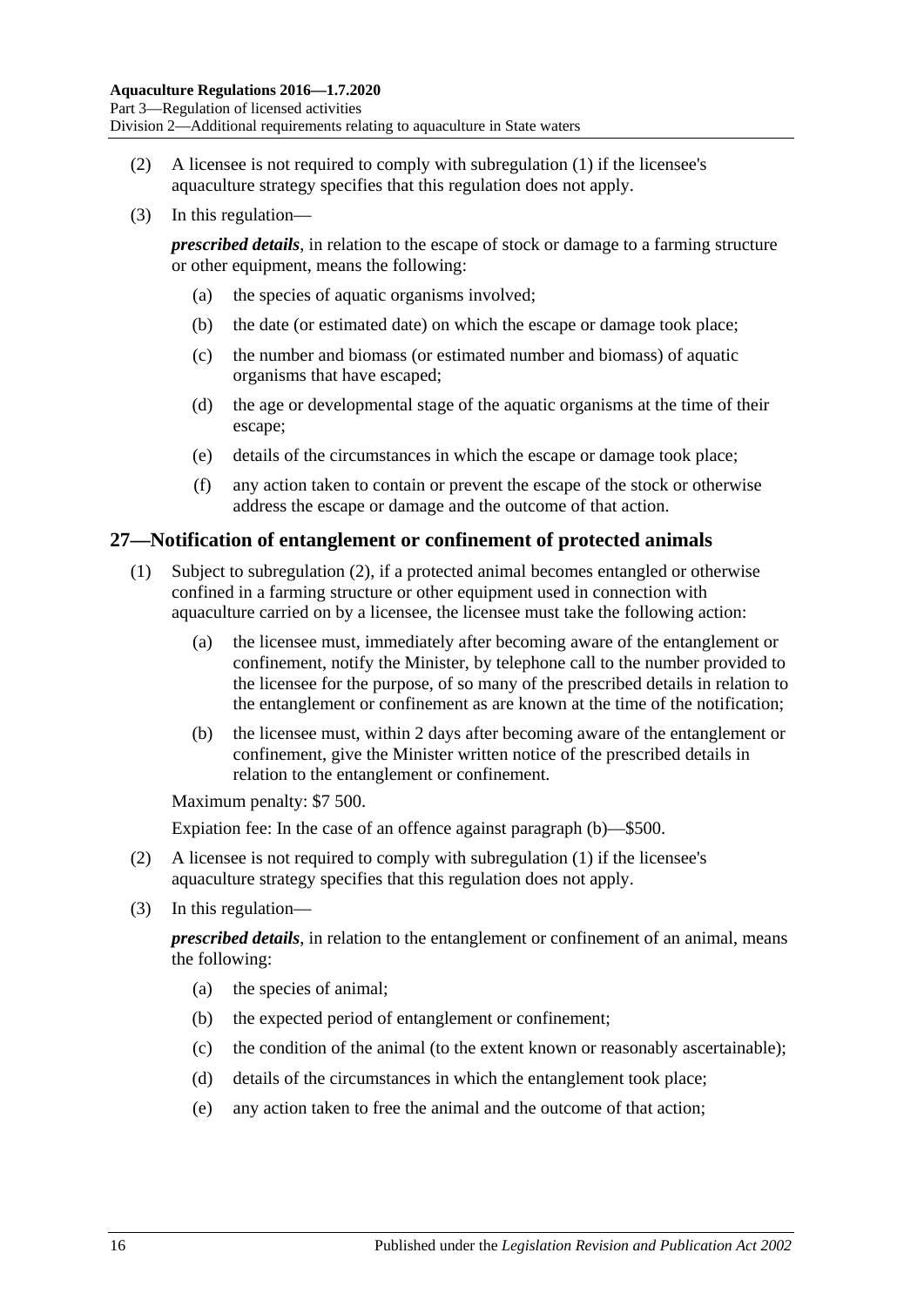#### *protected animal* means—

- (a) a protected animal within the meaning of the *[National Parks and Wildlife](http://www.legislation.sa.gov.au/index.aspx?action=legref&type=act&legtitle=National%20Parks%20and%20Wildlife%20Act%201972)  Act [1972](http://www.legislation.sa.gov.au/index.aspx?action=legref&type=act&legtitle=National%20Parks%20and%20Wildlife%20Act%201972)*; or
- (b) a white shark (*Carcharodon carcharias*).

## <span id="page-16-0"></span>**Division 3—Additional requirements relating to aquaculture not in State waters**

#### <span id="page-16-1"></span>**28—Application of Division**

This Division applies to aquaculture licences authorising aquaculture in an area not comprised of State waters or State waters and adjacent land within the meaning of the *[Harbors and Navigation Act](http://www.legislation.sa.gov.au/index.aspx?action=legref&type=act&legtitle=Harbors%20and%20Navigation%20Act%201993) 1993*.

#### <span id="page-16-2"></span>**29—Annual reporting on general environmental matters**

A licensee must, on or before the reporting day in each year, furnish a report to the Minister—

- (a) containing the following details (or so many of the following details as may be specified by notice given to the licensee by the Minister) in relation to the preceding reporting year:
	- (i) details about water discharged from farming structures, for example—
		- (A) a description of where and how the water has been discharged (including details of bodies of water to which it has been discharged); or
		- (B) a statement of whether the water has been treated before discharge and, if it has, a statement of how the water has been treated; or
		- (C) for each month—the volume in litres of water discharged;
	- (ii) details about farming practices carried on by the licensee, for example—
		- (A) the amount and type of supplemental feed used in connection with each farming structure in the licence area; or
		- (B) the amount and type of any chemical substances used in the licence area; or
		- (C) the dates on which the chemical substances were used;
	- (iii) if the author of the report is not the licensee—the author's name and address;
	- (iv) any other details required by the Minister and specified in the notice; and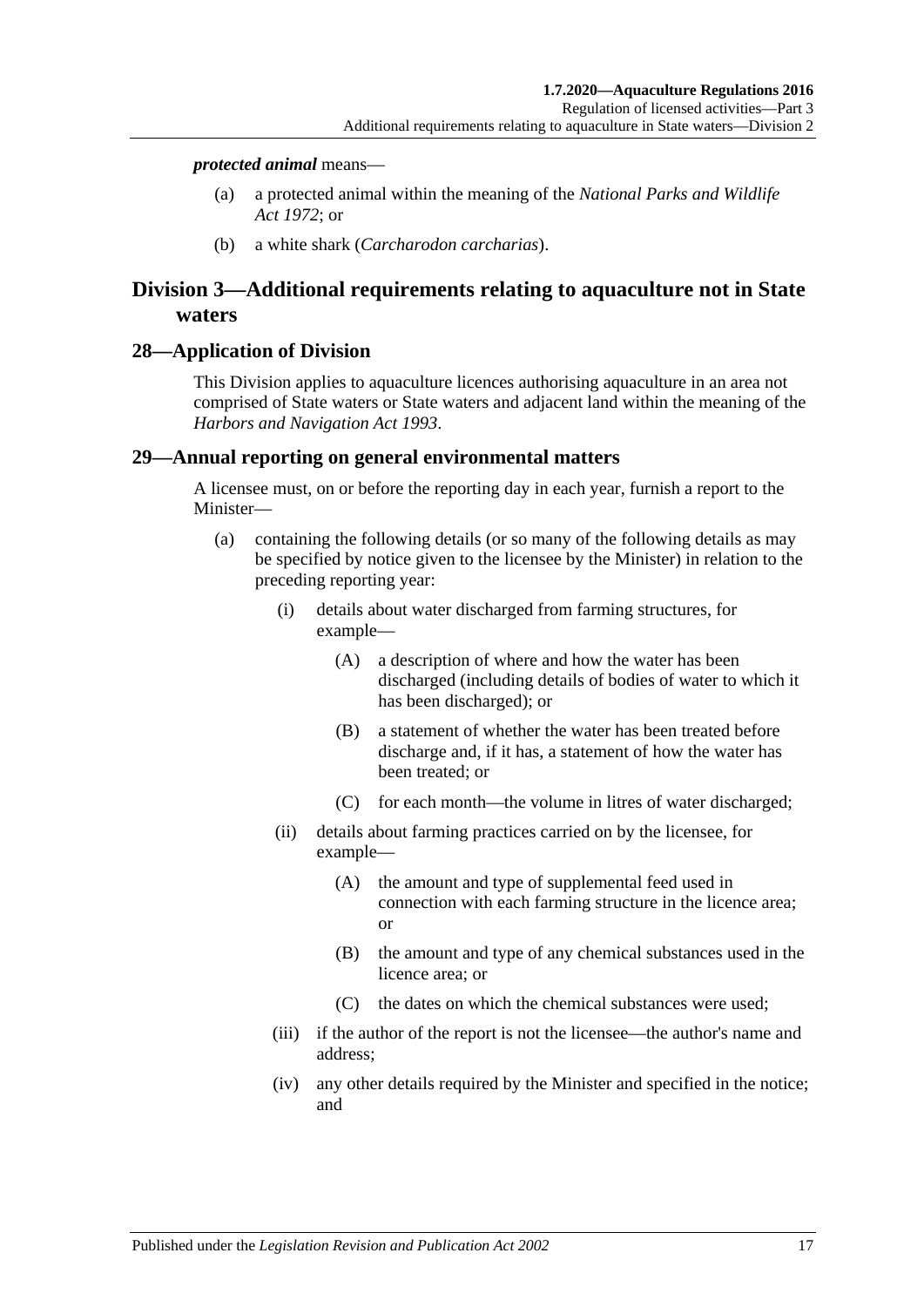(b) accompanied by a copy of the most recent report (if any) prepared by the licensee under [regulation](#page-17-0) 30 containing the results (if any) of the testing of the water samples provided by the laboratory.

Maximum penalty: \$7 500.

Expiation fee: \$750.

## <span id="page-17-4"></span><span id="page-17-0"></span>**30—Periodic reporting on aquatic environment**

- (1) The Minister may, by notice in writing to a licensee, require the licensee to prepare, within a period specified in the notice, a report on the condition of the aquatic environment in or around the licence area.
- <span id="page-17-3"></span>(2) A notice under this regulation may require the licensee—
	- (a) to collect evidence of the condition of the aquatic environment by—
		- (i) taking and analysing, in a specified manner (including by the use of services of an accredited laboratory), specified samples of water used for aquaculture under the licence; or
		- (ii) taking any other specified samples or measures; and
	- (b) to prepare and submit to the Minister, in a specified manner and form, a report containing the specified details about the condition of the aquatic environment in or around the licence area found by the evidence collected under [paragraph](#page-17-3) (a).
- (3) A licensee must comply with a notice given under [subregulation](#page-17-4) (1).

Maximum penalty: \$7 500. Expiation fee: \$750.

## <span id="page-17-1"></span>**Division 4—Exemptions from environmental reporting requirements**

## <span id="page-17-2"></span>**31—Exemptions from environmental reporting requirements**

- (1) The Minister may, on application by a licensee, exempt the licensee from the application of [regulation](#page-12-1) 22 or [29](#page-16-2) in respect of a licence area for a period not exceeding 2 years if satisfied—
	- (a) that no aquaculture is to be carried on in that area during that period; or
	- (b) that the scale or intensity of aquaculture to be carried on in that area during that period is so low as to have a negligible or minimal adverse impact on the environment.
- (2) An application for an exemption under this regulation must be made in the manner and form determined by the Minister and must be accompanied by the prescribed fee.
- (3) An exemption under this regulation may be granted unconditionally or subject to conditions.
- (4) An exemption under this regulation must be in writing and must specify—
	- (a) the regulation from which the licensee is to be exempted; and
	- (b) the licence area to which the exemption relates; and
	- (c) the conditions (if any) to which the exemption is subject.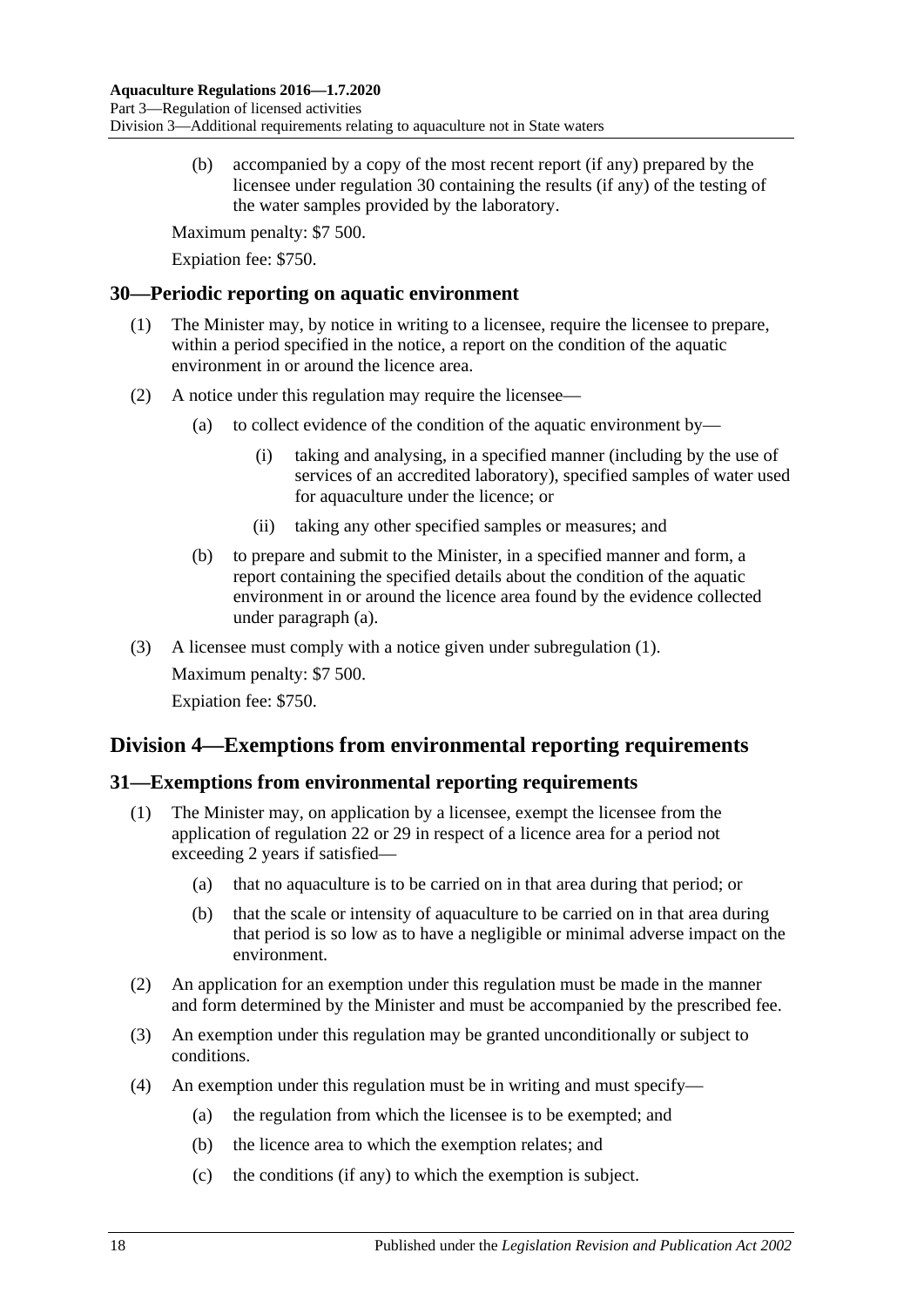- (5) The Minister must, in determining—
	- (a) an application for an exemption under this regulation; or
	- (b) what should be the conditions of such an exemption,

take into account any relevant aquaculture policy and any other matters the Minister considers relevant.

- (6) The Minister may, by further notice in writing, vary or revoke an exemption under this regulation.
- (7) An exemption under this regulation has effect from the date specified in the exemption and remains in force according to its terms for a period (not exceeding 2 years) specified in the exemption or until revoked by the Minister.
- (8) A licensee must comply with the conditions of an exemption under this regulation. Maximum penalty: \$5 000. Expiation fee: \$500.

# <span id="page-18-0"></span>**Part 4—Division and amalgamation of lease areas and licence areas**

#### <span id="page-18-1"></span>**32—Division of production lease area**

- (1) The Minister may, on application by the holder of a production lease for division of the lease area into separate production lease areas—
	- (a) substitute the original lease with leases of the same kind over the separate lease areas; and
	- (b) substitute the corresponding licences relating to the original lease with corresponding licences relating to the substituted leases.
- (2) The following rules apply to the substitution of leases and corresponding licences under this regulation:
	- (a) there must be no change in the persons holding a lease or corresponding licence;
	- (b) the terms of the substituted leases must be for the balance of the term of the original lease;
	- (c) the lease areas of the substituted leases must together make up the lease area of the original lease;
	- (d) the area in which a licensee is authorised to carry on aquaculture must not be altered;
	- (e) the conditions of a substituted lease or corresponding licence must be the same as the conditions of the original lease or corresponding licence, except for conditions designating a lease area or licence area, conditions relating to marking out the boundaries of a lease area or licence area or conditions relating a licence to a lease.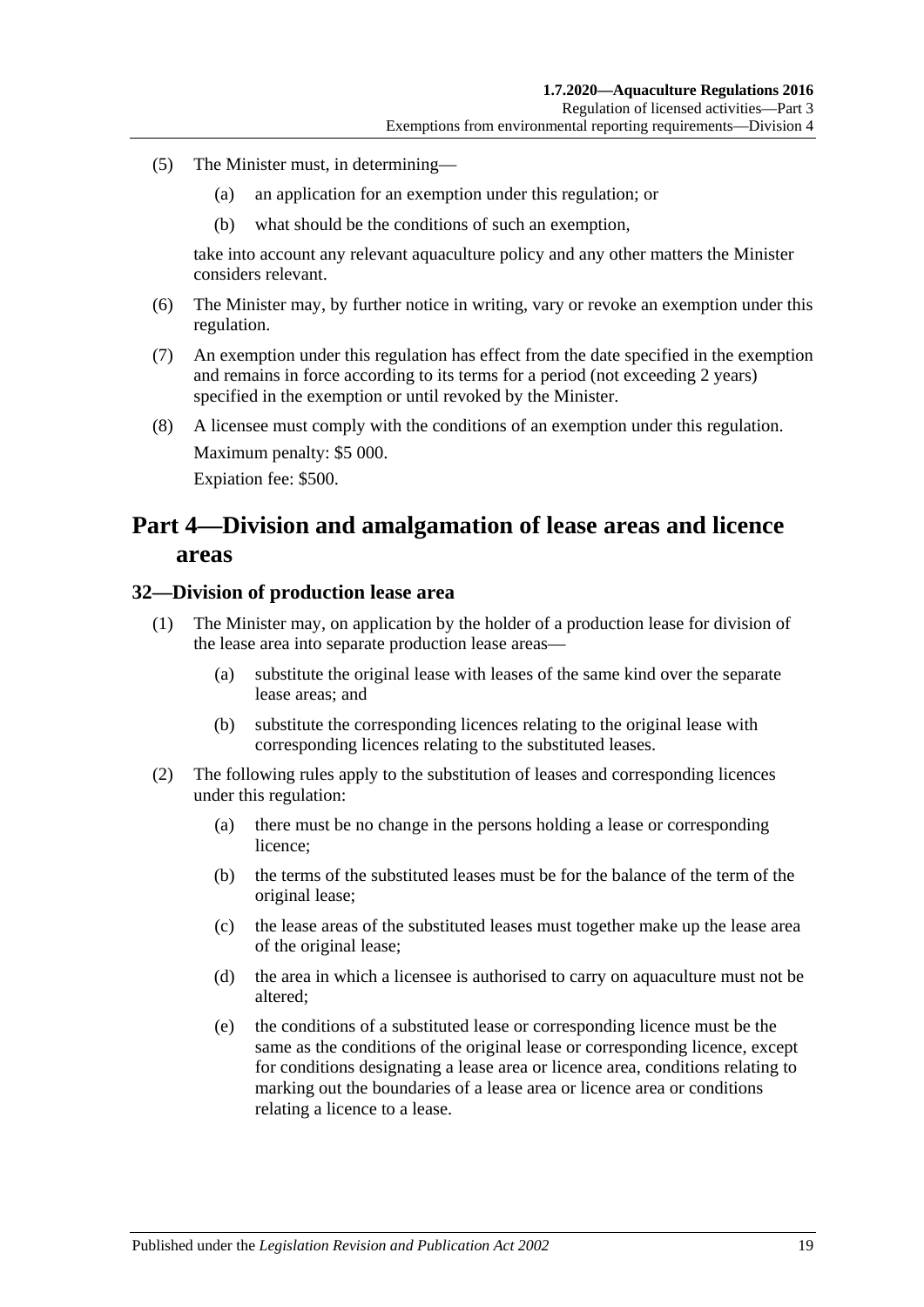Part 4—Division and amalgamation of lease areas and licence areas

- (3) An application for division of a lease area into separate lease areas—
	- (a) must be made to the Minister in the manner and form required by the Minister; and
	- (b) must be accompanied by a plan delineating—
		- (i) the lease area of the original lease; and
		- (ii) the licence areas of the corresponding licences relating to the original lease; and
		- (iii) the separate lease areas into which the original lease area is to be divided; and
		- (iv) the licence areas of the corresponding licences that are to relate to the substituted leases over the separate lease areas; and
	- (c) if the public register includes a notation that a specified person has an interest in the original lease—must be accompanied by evidence that the person consents to the division; and
	- (d) must be accompanied by the prescribed fee.
- (4) While a licensee continues to hold a number of corresponding licences over adjoining licence areas as a result of the substitution of the licences under this regulation, the licences will, for the purposes of these regulations, be treated as a single licence held by the licensee over the aggregate of the adjoining licence areas.

#### <span id="page-19-0"></span>**33—Amalgamation of production lease areas**

- (1) The Minister may, on application by the holder of 2 or more production leases for amalgamation of the lease areas into a single production lease area, substitute the original leases with a production lease over the amalgamated lease area.
- <span id="page-19-1"></span>(2) The following rules apply to the substitution of leases under this regulation:
	- (a) the holder of each original lease must be the same person;
	- (b) the substitution must not involve a change in the lessee;
	- (c) the original leases must be of the same class;
	- (d) the substitution must not involve a change in the class of lease;
	- (e) the term of the substituted lease must be for the aggregate of the balance of the terms of the original leases, divided by the number of original leases;
	- (f) the lease areas of the original leases must be adjoining;
	- (g) the lease area of the substituted lease must be the aggregate of the lease areas of the original leases;
	- (h) the substituted lease area must not have more than 6 corners except in exceptional circumstances approved by the Minister;
	- (i) the conditions of the substituted lease must be the same as the conditions of the original leases, except for conditions designating a lease area or conditions relating to marking out the boundaries of a lease area.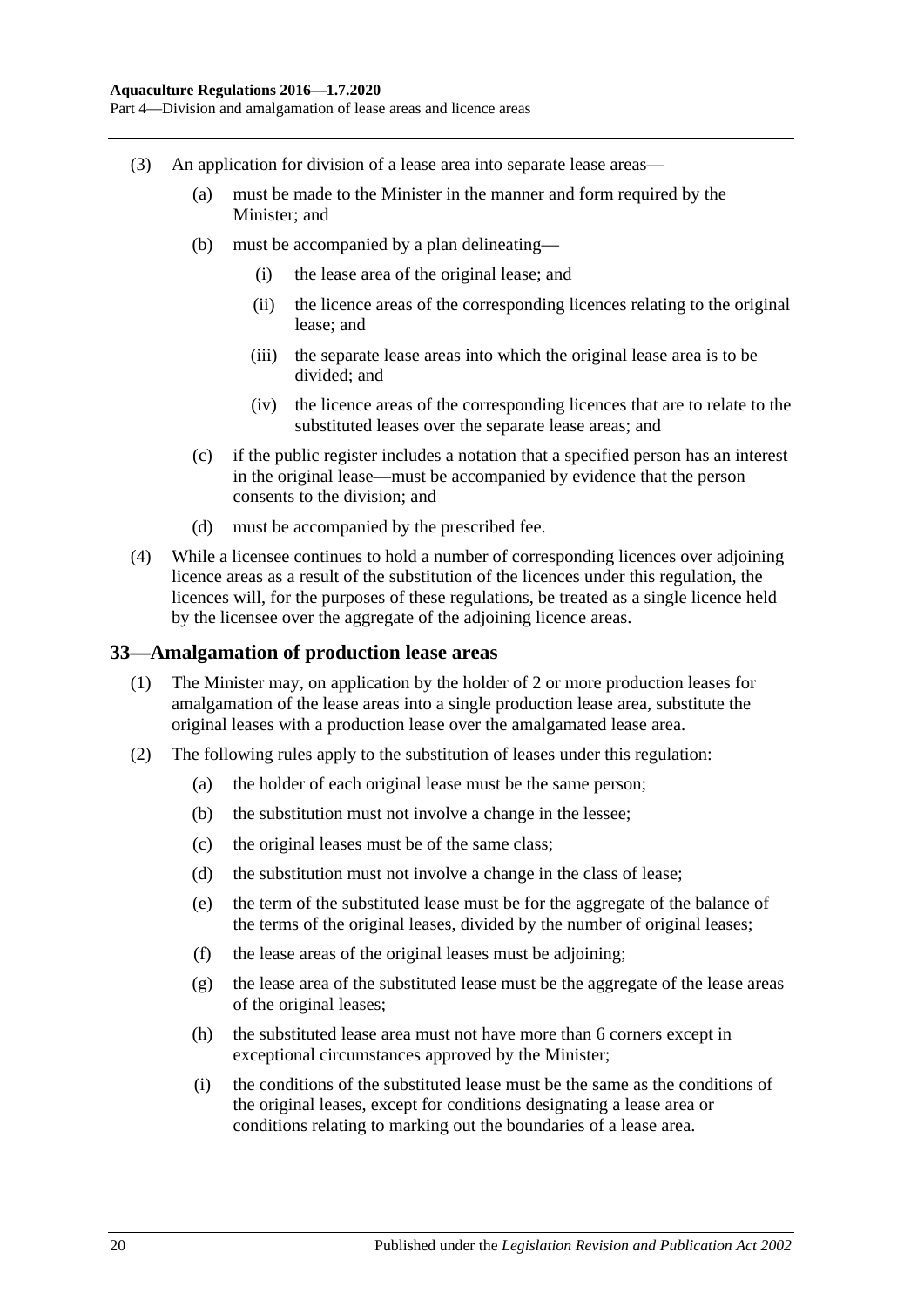Division and amalgamation of lease areas and licence areas—Part 4

- (3) An application for amalgamation of lease areas—
	- (a) must be made to the Minister in the manner and form required by the Minister; and
	- (b) must be accompanied by a plan delineating—
		- (i) the lease areas of the original leases; and
		- (ii) the licence areas of the corresponding licences relating to the original leases; and
		- (iii) the lease area to be substituted; and
		- (iv) the licence areas of the corresponding licences that are to relate to the substituted lease; and
	- (c) if the public register includes a notation that a specified person has an interest in the original leases—must be accompanied by evidence that the person consents to the amalgamation; and
	- (d) must be accompanied by the prescribed fee.

#### <span id="page-20-0"></span>**34—Division of licence area**

- (1) The Minister may, on application by the holder of an aquaculture licence for division of the licence area into separate licence areas, substitute the original licence with licences over the separate licence areas.
- (2) The following rules apply to the substitution of licences under this regulation:
	- (a) there must be no change in the persons holding a licence;
	- (b) the terms of the substituted licences must be for the balance of the term of the original licence;
	- (c) the licence areas of the substituted licences must together make up the licence area of the original licence;
	- (d) the conditions of a substituted licence must be the same as the conditions of the original licence, except for conditions designating a licence area or conditions relating to marking out the boundaries of a licence area.
- (3) An application for division of a licence area into separate licence areas—
	- (a) must be made to the Minister in the manner and form required by the Minister; and
	- (b) must be accompanied by a plan delineating—
		- (i) the licence area of the original licence; and
		- (ii) the separate licence areas into which the original licence area is to be divided; and
	- (c) if the public register includes a notation that a specified person has an interest in the original licence—must be accompanied by evidence that the person consents to the division; and
	- (d) must be accompanied by the prescribed fee.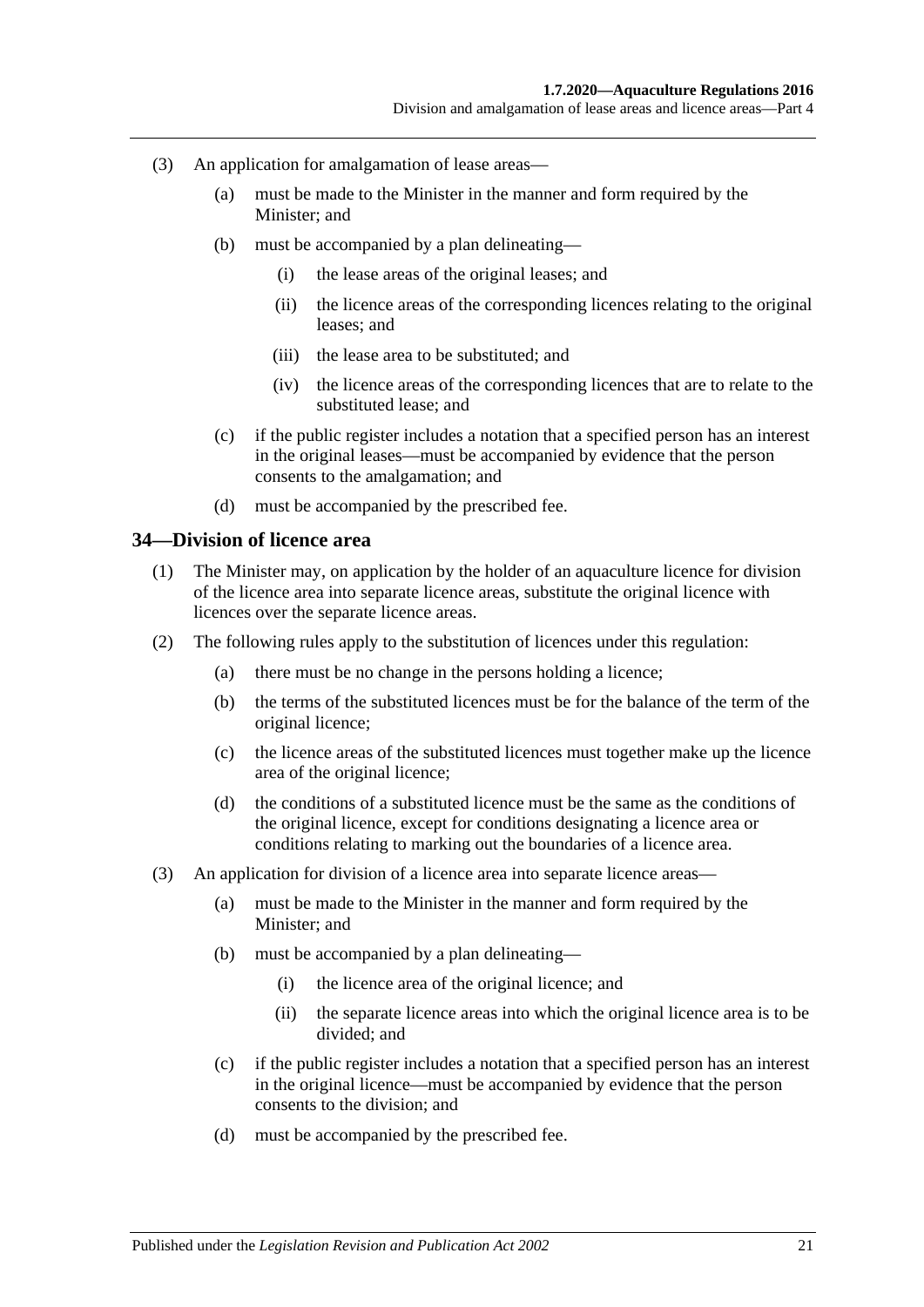Part 4—Division and amalgamation of lease areas and licence areas

#### <span id="page-21-0"></span>**35—Amalgamation of licence areas**

- (1) The Minister may, on application by the holder of 2 or more aquaculture licences for amalgamation of the licence areas into a single licence area (whether or not in connection with an application under [regulation](#page-19-0) 33), substitute the original licences with a licence over the licence area.
- (2) The following rules apply to the substitution of licences under this regulation:
	- (a) the holder of each original licence must be the same person;
	- (b) the substitution must not involve a change in the licensee;
	- (c) the original licences must be of the same class;
	- (d) the substitution must not involve a change in the class of licence;
	- (e) the term of the substituted licence must be—
		- (i) in the case of a corresponding licence—co-extensive with the term of the lease; or
		- (ii) in any other case—for the aggregate of the balance of the terms of the original licences, divided by the number of original licences;
	- (f) the licence area of the substituted licence must be the aggregate of the licence areas of the original licences;
	- (g) the conditions of the substituted licence must be the same as the conditions of the original licences, except for conditions designating a licence area or conditions relating to marking out the boundaries of a licence area.
- (3) An application for amalgamation of licence areas into a single licence area—
	- (a) must be made to the Minister in the manner and form required by the Minister; and
	- (b) must be accompanied by a plan delineating—
		- (i) the licence areas of the original licences; and
		- (ii) the single licence area into which the original licence areas are to be amalgamated; and
	- (c) if the public register includes a notation that a specified person has an interest in the original licences—must be accompanied by evidence that the person consents to the amalgamation; and
	- (d) must be accompanied by the prescribed fee.

#### <span id="page-21-1"></span>**36—Minister may require further information**

An applicant under this Part must provide the Minister with any information required by the Minister in connection with the determination of the application, verified, if the Minister so requires, by statutory declaration.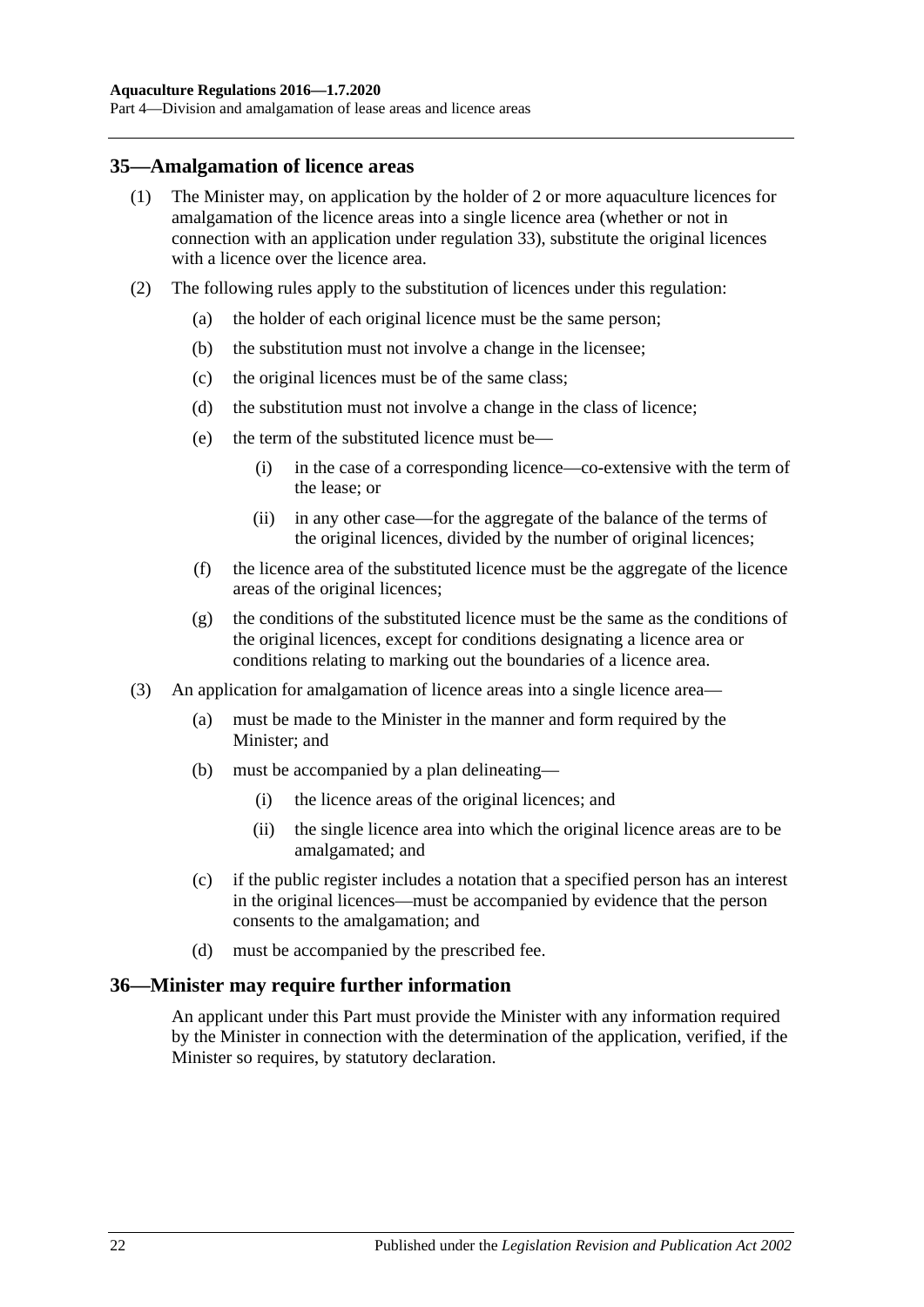# <span id="page-22-0"></span>**Part 5—Miscellaneous**

### <span id="page-22-1"></span>**37—Classification of licences as category A, B, C or D and classification of variations of licence conditions as simple, standard or complex**

For the purposes of a prescribed fee relating to a licence—

- (a) a licence (other than a corresponding licence) is to be classified by the Minister as a category A, category B, category C or category D licence by reference to the Minister's reasonable assumptions as to the level of effort involved in the administration and enforcement of the Act and these regulations in relation to the aquaculture authorised by the licence (with category A representing the least effort and category D the greatest), having regard to the following:
	- (i) the scale and intensity of farming to be carried on under the licence;
	- (ii) any discharge of water from the licence area and the treatment of that water prior to discharge;
	- (iii) whether or not the species to be farmed are native to the locality of the licence area;
	- (iv) the susceptibility of the species to be farmed to notifiable disease within the meaning of the *[Livestock Act](http://www.legislation.sa.gov.au/index.aspx?action=legref&type=act&legtitle=Livestock%20Act%201997) 1997*;
	- (v) any other matters considered relevant by the Minister; and
- (b) the Minister may vary the classification of a licence by written notice to the licensee; and
- (c) the Minister must classify each variation of licence conditions as a simple, standard or complex variation having regard to the extent to which the variation involves factors affecting the ecological sustainability of aquaculture authorised by the licence, including—
	- (i) whether the variation involves any of the following:
		- (A) a change in the species to be farmed;
		- (B) an increase in the scale or intensity of farming;
		- (C) a change in the type of farming structures or method used;
		- (D) a change that will require reclassification of the licence as a category A, category B, category C or category D licence; and
	- (ii) in addition, in the case of a corresponding licence, a consideration of the following:
		- (A) whether the licence area is in an aquaculture zone (where risks affecting ecological sustainability have been more generally assessed);
		- (B) whether the licence area has previously been farmed;
		- (C) whether the licence area is being varied.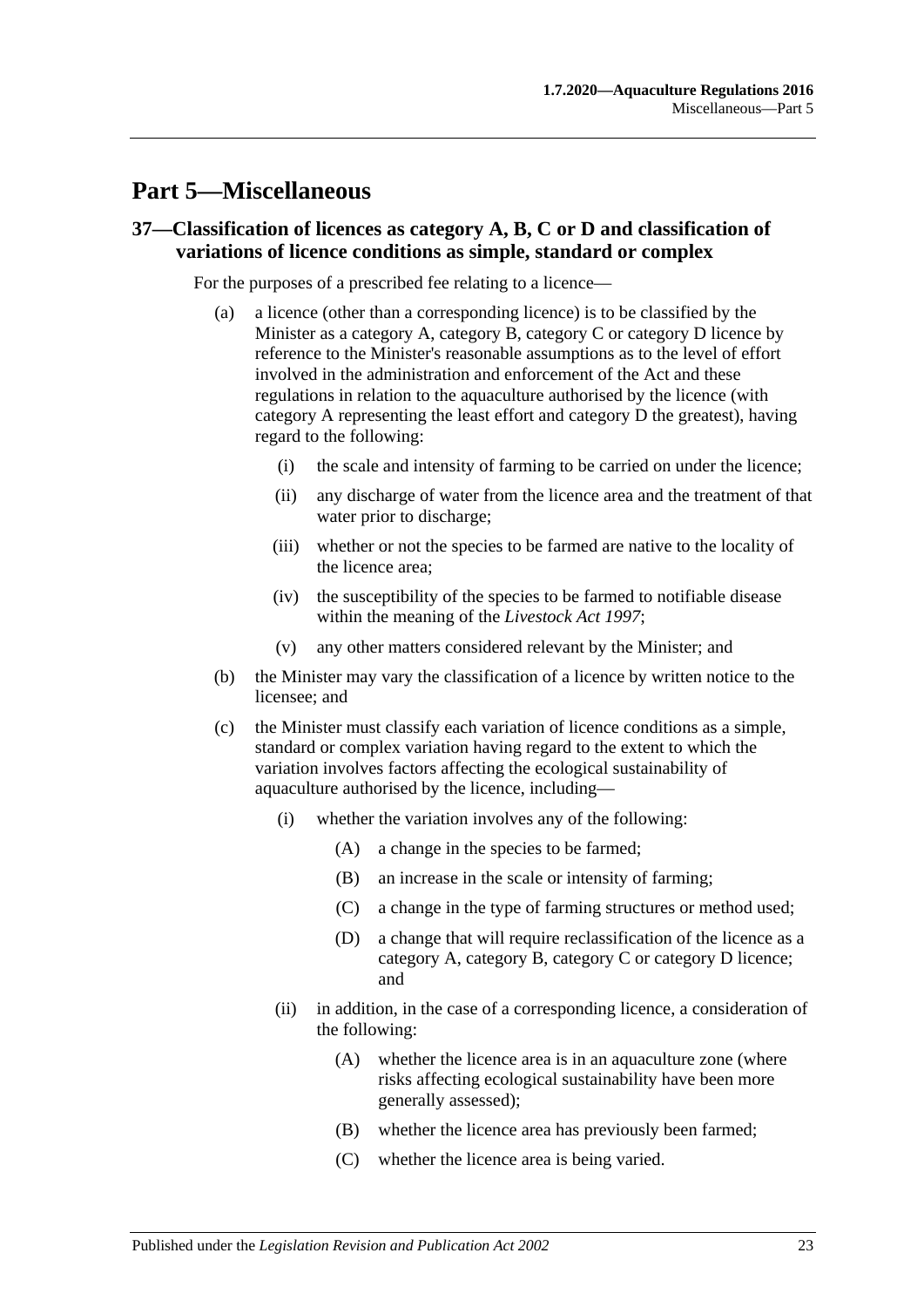### <span id="page-23-0"></span>**38—Fee payable on grant of aquaculture licence**

A person who applies for an aquaculture licence must, before the licence is granted, pay to the Minister a fee of an amount calculated by multiplying—

- (a) the annual fee that would have been payable by the person (under [regulation](#page-23-1) 39) had the person held the licence at the last date for payment of the annual fee; and
- (b) the proportion that the number of whole months between the grant of the licence and the next 30 June bears to 12 months.

## <span id="page-23-1"></span>**39—Annual fees for licences**

- (2) If more than 1 prescribed fee amount payable under section 53(1) of the Act applies to a corresponding licence, only a single fee amount (being the higher or highest of those amounts) will be payable as the annual fee.
- (3) The Minister may enter into an arrangement with the holder of an aquaculture licence for payment of an annual fee by quarterly instalments.
- (4) For the purposes of section 53(2) of the Act, the penalty for failure to pay an annual fee is—
	- (a) if the annual fee is being paid in instalments—an amount equal to 10% of the unpaid balance of the instalment; or
	- (b) in any other case—an amount equal to 10% of the fee.

#### <span id="page-23-2"></span>**41—Waiver or refund of fees**

- (1) The Minister may waive or refund a prescribed fee or other amount (or part of a prescribed fee or other amount) if satisfied that it is appropriate to do so in a particular case.
- (2) The amount of a prescribed application fee comprising an advertising component must be refunded to the extent that it is not used for advertising in respect of the application.

#### <span id="page-23-3"></span>**42—Recovery of fees etc**

A fee or other amount payable to the Minister under the Act or these regulations may be recovered by the Minister by action in a court of competent jurisdiction as a debt due to the Minister.

#### <span id="page-23-4"></span>**43—Defects in applications**

- (1) The Minister may request an applicant to remedy a defect or deficiency in an application or accompanying document or information required by or under the Act or these regulations.
- (2) The Minister may, in connection with an application under the Act or these regulations relating to a lease or licence (other than an application for the grant of a lease or licence), request the applicant—
	- (a) to pay any outstanding fee or other amount payable under the Act or these regulations by the applicant in respect of the lease or licence; or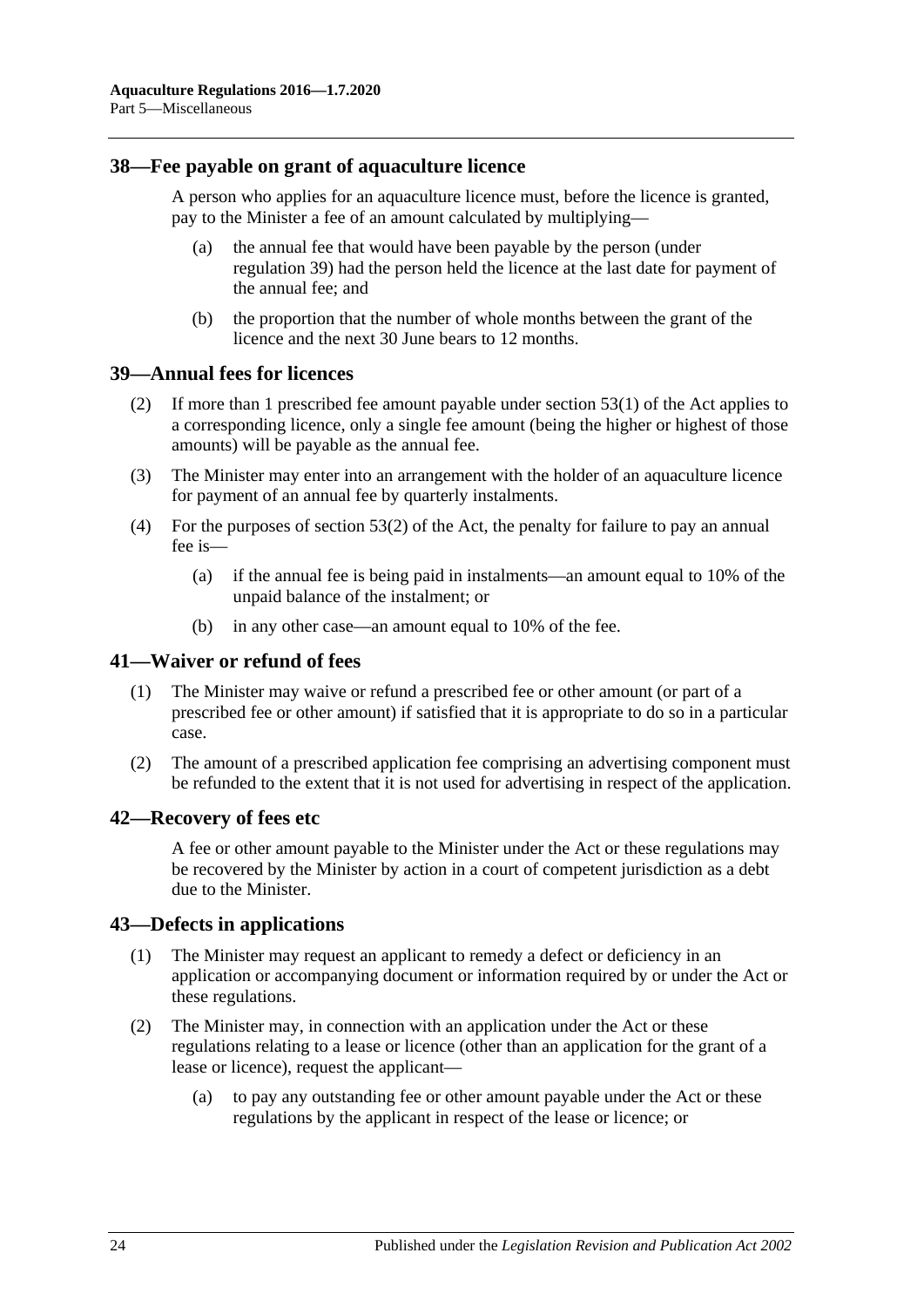- (b) to provide any outstanding report, return or other information required to be provided under the Act or these regulations by the applicant in respect of the lease or licence.
- (3) If an applicant in relation to whom a request has been made under this regulation fails to comply with the request within 3 months, the Minister may refuse the application.

## <span id="page-24-0"></span>**44—Exemption from requirement for licence under section 17 of Act**

Section 17 of the Act does not apply to aquaculture carried on through the South Australian Research and Development Institute.

## <span id="page-24-1"></span>**45—Exemption from requirement for ATAB to assess certain applications under section 36 of Act**

The Minister may determine that an application for a production lease and an accompanying application for a corresponding licence in relation to an aquaculture zone are exempt from the application of section  $36(1)$  and (2) of the Act if—

- (a) the class of aquaculture proposed to be carried on under the applications is the farming of prescribed wild caught tuna; and
- (b) the applicant already holds an aquaculture lease in that zone authorising the farming of prescribed wild caught tuna; and
- (c) the Minister considers it appropriate to do so in the circumstances.

# <span id="page-24-2"></span>**Schedule 2—Revocation and transitional provisions Part 1—Revocation of** *Aquaculture Regulations 2005*

#### <span id="page-24-3"></span>**1—Revocation of** *Aquaculture Regulations 2005*

The *[Aquaculture Regulations](http://www.legislation.sa.gov.au/index.aspx?action=legref&type=subordleg&legtitle=Aquaculture%20Regulations%202005) 2005* are revoked.

## **Part 2—Transitional provisions**

## <span id="page-24-4"></span>**2—Interpretation**

In this Part—

*revoked regulations* means the *[Aquaculture Regulations](http://www.legislation.sa.gov.au/index.aspx?action=legref&type=subordleg&legtitle=Aquaculture%20Regulations%202005) 2005* revoked under Part 1.

## <span id="page-24-5"></span>**3—Use of chemical substances**

An approval of the Minister obtained by a licensee to use a substance in a particular way and in force under regulation 10(1)(b) of the revoked regulations immediately before the commencement of this clause will be taken to continue, on and from that commencement, as an approval under [regulation](#page-5-6) 10(1)(b) of these regulations in relation to the use of that substance by the licensee.

#### <span id="page-24-6"></span>**4—Aquaculture strategies**

(1) Subject to [subclause](#page-25-4) (2), if a licensee had a strategy approved by the Minister and in place under regulation 19 of the revoked regulations immediately before the commencement of this clause, the strategy will be taken to continue for the licensee, on and from that commencement, as an individual aquaculture strategy under [Part](#page-10-3) 3 Division [2 Subdivision](#page-10-3) 2 of these regulations.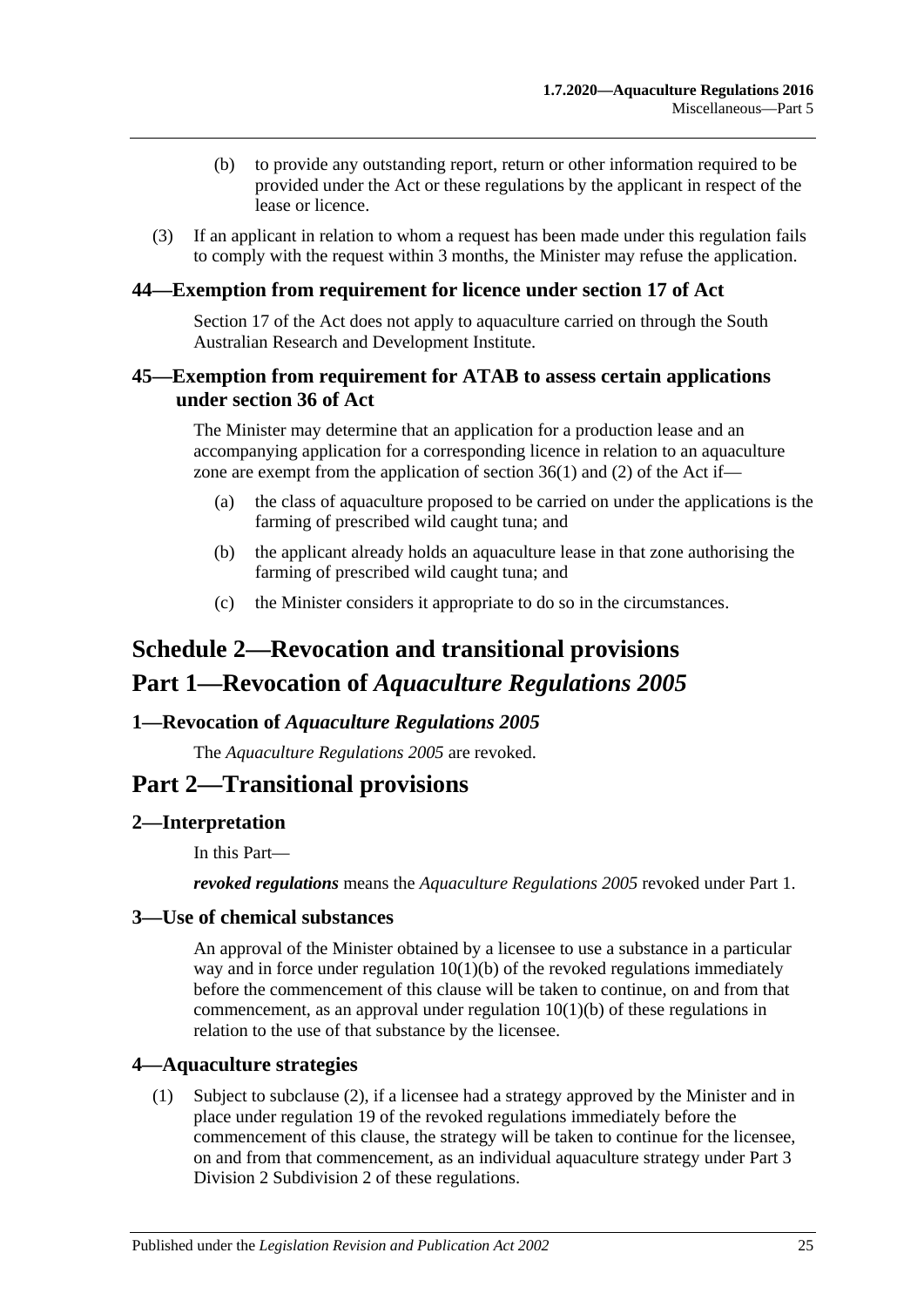<span id="page-25-4"></span>(2) If, on the commencement of this clause, a sector-based aquaculture strategy is in place for the industry sector to which the licensee belongs, the licensee will be taken to have adopted that strategy on that commencement.

### <span id="page-25-0"></span>**5—Farming structures**

An approval by the Minister obtained by a licensee of a unit to sea floor distance and in force under regulation  $17(1)(d)$  of the revoked regulations immediately before the commencement of this clause will be taken to continue, on and from that commencement, as an approval under [regulation](#page-14-4) 25(d) of these regulations in relation to that matter and that licensee.

## <span id="page-25-1"></span>**6—Amalgamation of production lease areas**

An approval of the Minister obtained in relation to the number of corners of a substituted lease area and in force under regulation  $30(2)(h)$  of the revoked regulations immediately before the commencement of this clause will be taken to continue, on and from that commencement, as an approval under [regulation](#page-19-1) 33(2)(h) of these regulations in relation to that matter and that lease holder.

## <span id="page-25-2"></span>**7—Classifications of licences and variations of licences to continue**

A classification by the Minister of a licence, or variation of a licence, under regulation 34 of the revoked regulations, will be taken to continue, on and from that commencement, as a classification of a licence, or variation of a licence, under [regulation](#page-22-1) 37 of these regulations.

## <span id="page-25-3"></span>**8—Preserved provisions to continue for licences pending classification**

If a licence in force immediately before the commencement of these regulations is not, on that commencement, classified as a category A, category B, category C or category D licence under [regulation](#page-22-1) 37 of these regulations, the revoked regulations as in force on 21 July 2015 will continue to apply in relation to the licence until such time as the licence is so classified under these regulations.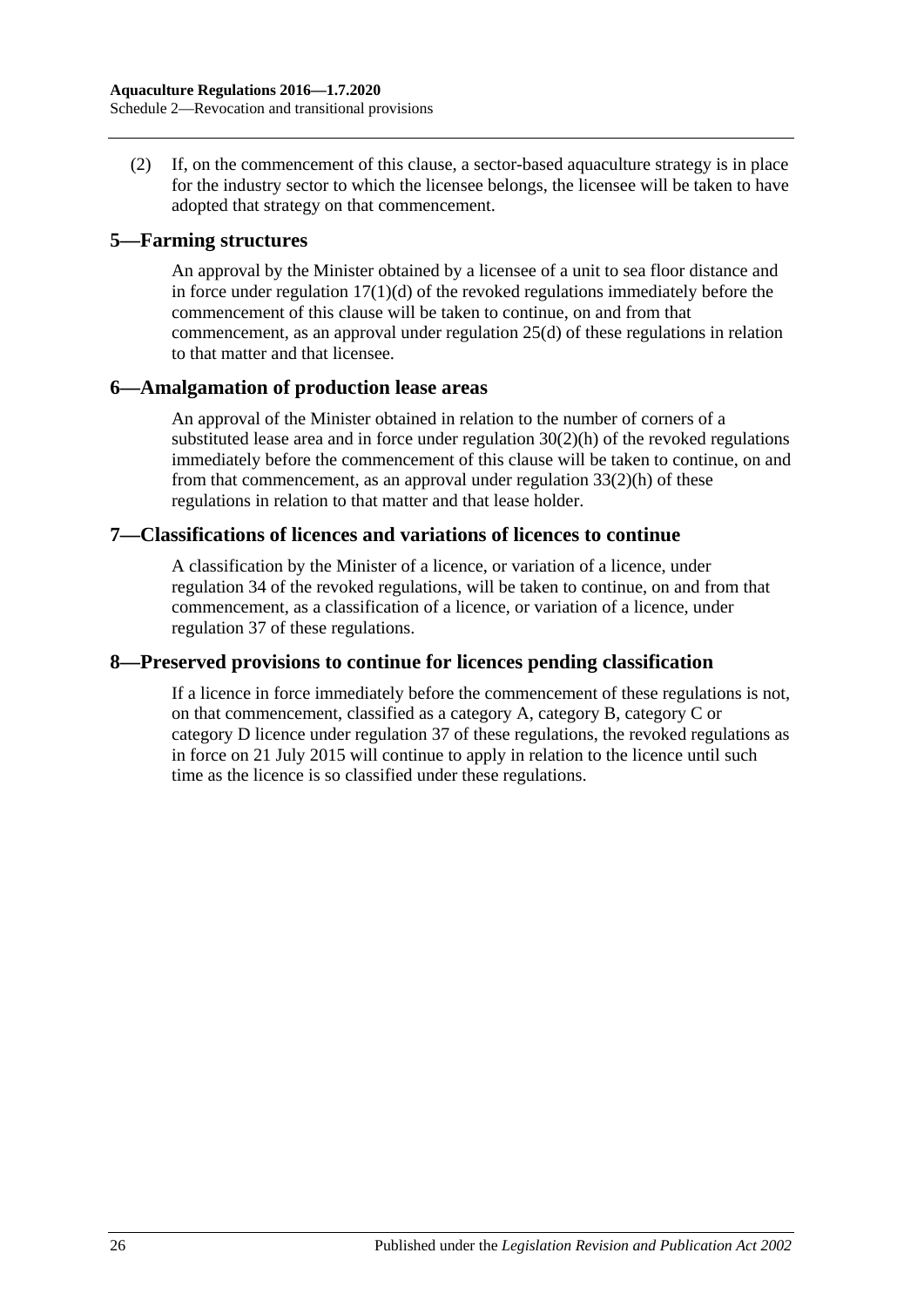# <span id="page-26-0"></span>**Legislative history**

## **Notes**

- Please note—References in the legislation to other legislation or instruments or to titles of bodies or offices are not automatically updated as part of the program for the revision and publication of legislation and therefore may be obsolete.
- Earlier versions of these regulations (historical versions) are listed at the end of the legislative history.
- For further information relating to the Act and subordinate legislation made under the Act see the Index of South Australian Statutes or www.legislation.sa.gov.au.

## **Legislation revoked by principal regulations**

The *Aquaculture Regulations 2016* revoked the following:

*Aquaculture Regulations 2005*

## **Principal regulations and variations**

New entries appear in bold.

| Year No  |     | Reference               | Commencement                             |
|----------|-----|-------------------------|------------------------------------------|
| 2016 180 |     | Gazette 7.7.2016 p2873  | $7.7.2016$ : r 2                         |
| 2017 85  |     | Gazette 14.6.2017 p2145 | $1.7.2017:$ r 2                          |
| 2017 87  |     | Gazette 22.6.2017 p2227 | $1.7.2017:$ r 2                          |
| 2017 219 |     | Gazette 8.8.2017 p3158  | $8.12.2017:$ r 2                         |
| 2017     | 302 | Gazette 7.11.2017 p4521 | $1.7.2018$ : r 2                         |
| 2018 168 |     | Gazette 21.6.2018 p2468 | 1.7.2018—immediately after 302/2017: r 2 |
| 2019 55  |     | Gazette 23.5.2019 p1409 | $1.7.2019$ : r 2                         |
| 2020 175 |     | Gazette 4.6.2020 p3033  | $1.7.2020:$ r 2                          |

## **Provisions varied**

New entries appear in bold.

Entries that relate to provisions that have been deleted appear in italics.

| Provision      | How varied                                                            | Commencement |
|----------------|-----------------------------------------------------------------------|--------------|
| Pt1            |                                                                       |              |
| r <sub>2</sub> | omitted under Legislation Revision and<br><b>Publication Act 2002</b> | 1.7.2017     |
| r3             |                                                                       |              |
| r 3(1)         |                                                                       |              |
| abalone        | deleted by $175/2020r 4(1)$                                           | 1.7.2020     |
| finfish        | deleted by $175/2020r$ 4(2)                                           | 1.7.2020     |
| Pt 2           |                                                                       |              |
| $r$ 4B         | inserted by $87/2017$ r 4                                             | 1.7.2017     |